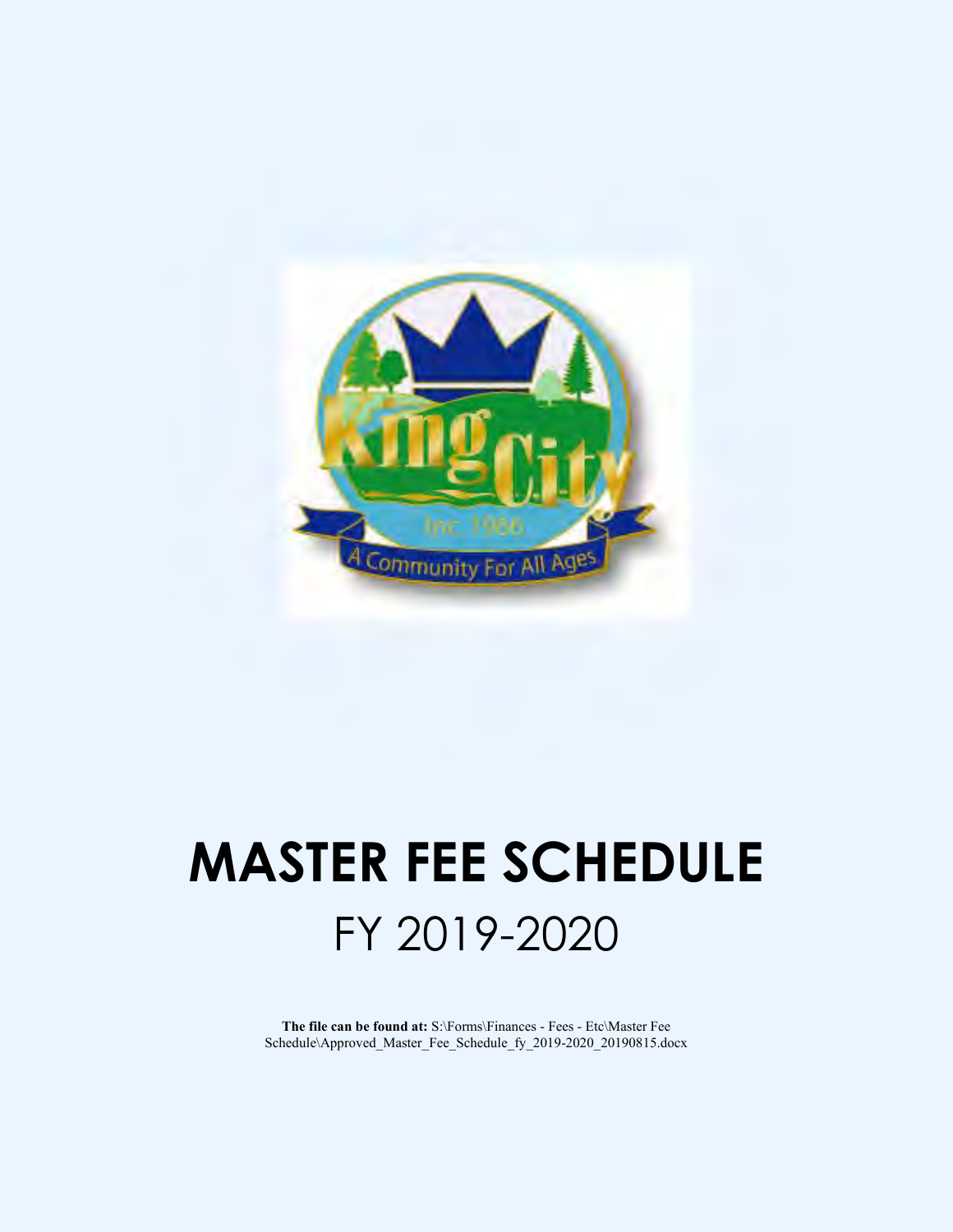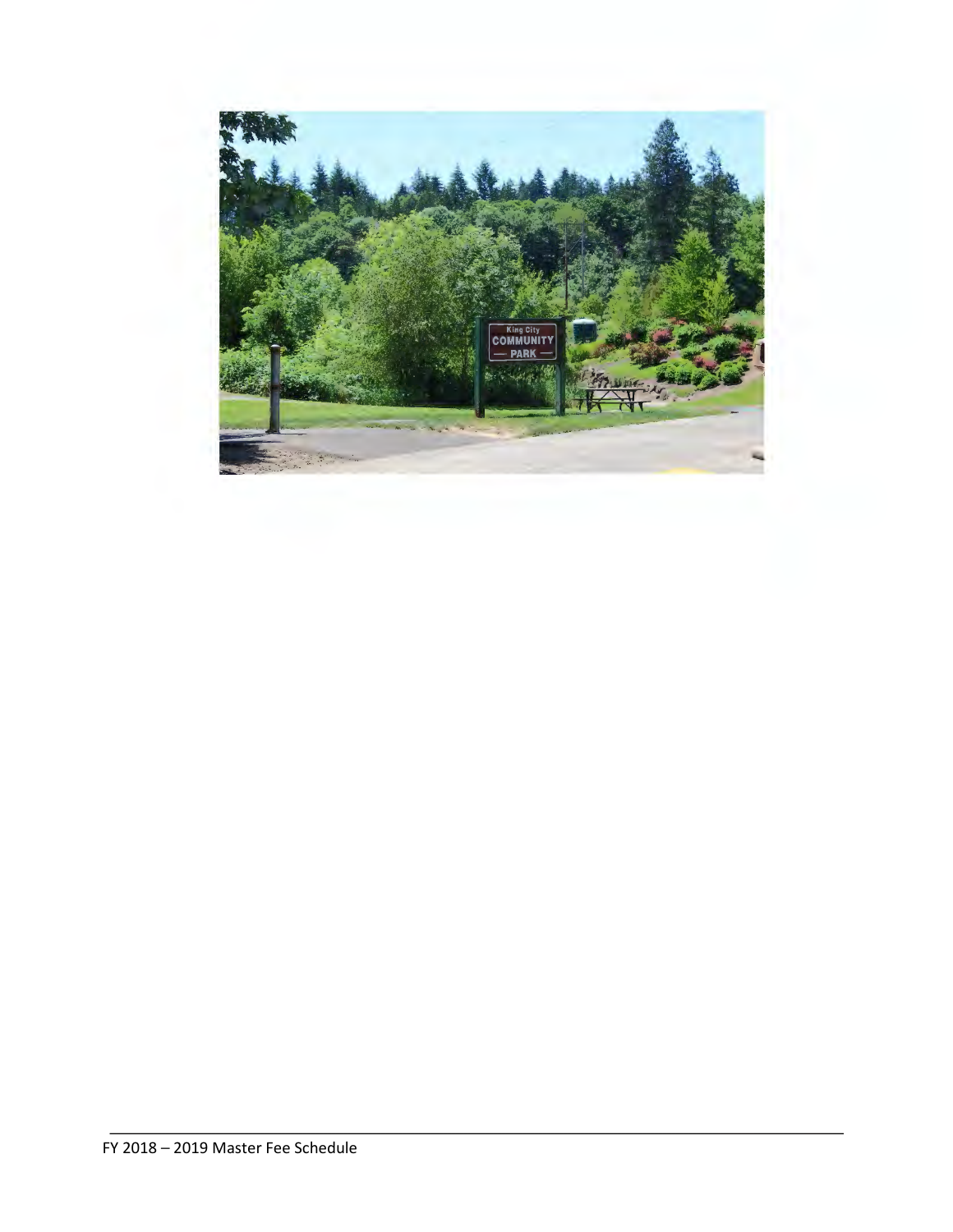# City of King City, Oregon

The City of King City provides a full range of municipal services to the community, including police protection, traffic control, and improvement, street maintenance and improvement, planning and zoning regulation, building inspection and regulation. This Master Fee Schedule consolidates all City fees and charges adopted by City Council resolution for the various services that the City provides. Typically, it is updated annually and reflects all fee resolutions passed by Council during the year.

# Fee Variance and Waiver Statement

Based upon an unusual circumstance or event, past practices demonstrated hardship or public benefit; the City Manager is authorized to waive or decrease a fee(s) or charge(s) in a particular matter or establish a fee not yet authorized in this schedule. When a new fee is established by the City Manager it shall be incorporated into this document, and it shall be included and specified during the next update to this document.

A waiver or reduction request must be in writing and communicated to the Council to allow an opportunity for comment. If the City Manager or his designee agrees to said waiver or reduction, he/she shall inform the City Council, in writing, of the request and his/her decision, except in minor matters (defined as waivers or reductions valued at \$1,000 or less).

# Effective Dates and Resolutions

The FY 2019-2020 Master Fees Schedule fees are effective as of August 22, 2019, with the adoption of resolution #R-2019-11, adopted by City Council on August 21, 2019, which is incorporated in full by this reference.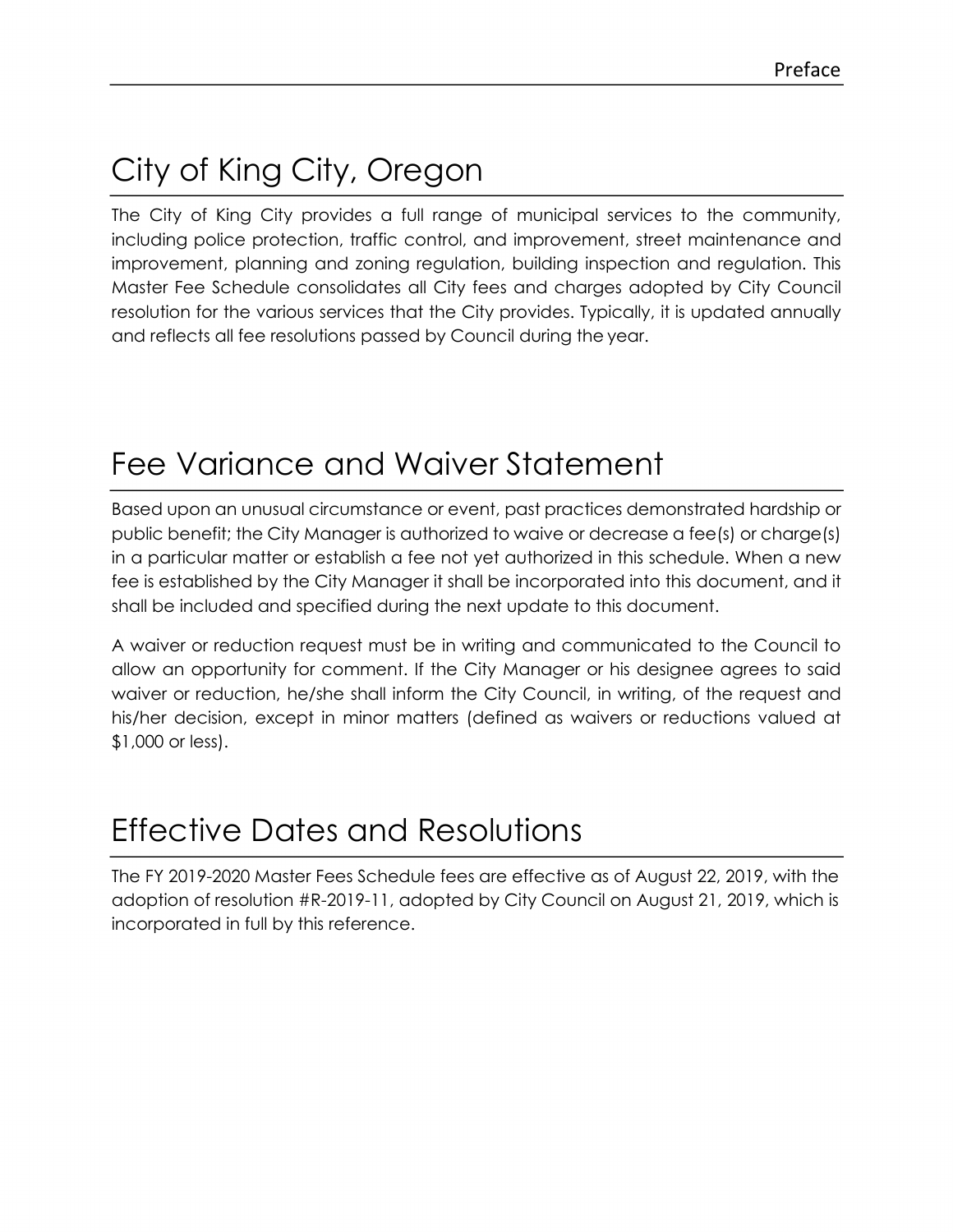#### CITY OF KING CITY

#### RESOLUTION NO. R-2019-11

#### **A RESOLUTION REVISING FEES, CHARGES, FINES AND ASSESSMENTS OF THE CITY OF KING CITY, OREGON AND RESCINDING RESOLUTION R-2018-02.**

**WHEREAS,** The City adopted Resolution R-2018-02, which outlined a City policy revising fees, charges, fines and assessments of the City of King City and rescinding Resolution R-06-01

**WHEREAS,** the City is allowed by law to establish fees, charges and fines that may be assessed individuals requesting services and materials to be supplied by the City staff, or for costs that may be incurred by the City on behalf of any member of the public, or that may be assessed as a fine; and

**WHEREAS,** the City of King City provides a full range of municipal services to the community, including police protection, traffic control, and improvement, street maintenance and improvement, planning and zoning regulation, and building inspection and regulation. This Master Fee Schedule consolidates all City fees and charges adopted by City Council resolution for the various services that the City provides. Typically, it is updated annually and reflects all fee resolutions passed by Council during the year; and

**WHEREAS,** prudent use of the City's financial resource requires that the City charge fees sufficient to recover the cost in personnel time and materials to render the service requested; and

**WHEREAS,** based upon an unusual circumstance or event, demonstrated hardship, or public benefit, the City Manager is authorized to waive or decrease a fee(s) or charge(s) in a particular matter or establish a fee not yet authorized in this schedule. When a new fee is established by the City Manager it shall be incorporated into the Master Fee Schedule, and it shall be included and specified during the next update to the Master Fee Schedule; and

**WHEREAS,** the City Manager is authorized to make non-substantive changes to Master Fee Schedule (e.g., typographical errors) following passage by City Council; and

**WHEREAS,** the City Council desires to update its prior master fee schedule to include new fees, charges and fines established by the City Manager and Council.

#### **THE CITY OF KING CITY RESOLVES AS FOLLOWS:**

- 1. Rescind Resolution R-2018-02
- 2. Adopt the Master Fees, charges, and assessments schedule as authorized in the King City Municipal Code as stated in Exhibit A, which is incorporated in full by this reference:
- 3. This resolution will take effect on August 22, 2018.

#### **ADOPTED THIS 21ST DAY OF AUGUST 2019.**

Signature on File Kenneth Gibson, Mayor

ATTEST: Signature on File Ronnie L. Smith, City Recorder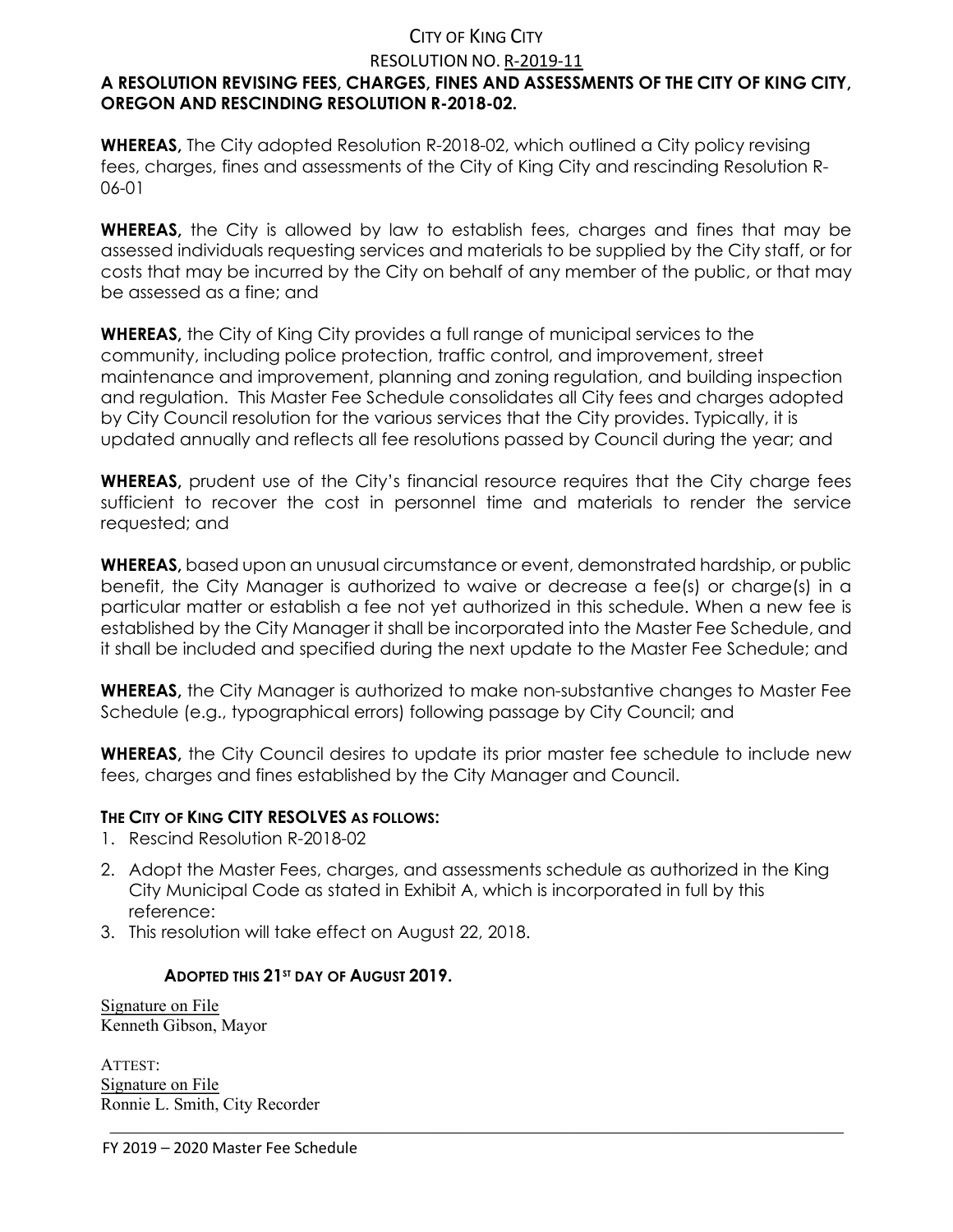# <span id="page-4-0"></span>**Table of Contents**

| $1_{-}$  | $\alpha$ .<br>b.<br>$C_{1}$            |  |
|----------|----------------------------------------|--|
| 2.       | a.<br>b.<br>C <sub>1</sub><br>d.<br>e. |  |
| 3.       |                                        |  |
| 5.       |                                        |  |
| 6.<br>α. | b.                                     |  |
| 7.       |                                        |  |
| 8.       |                                        |  |
|          |                                        |  |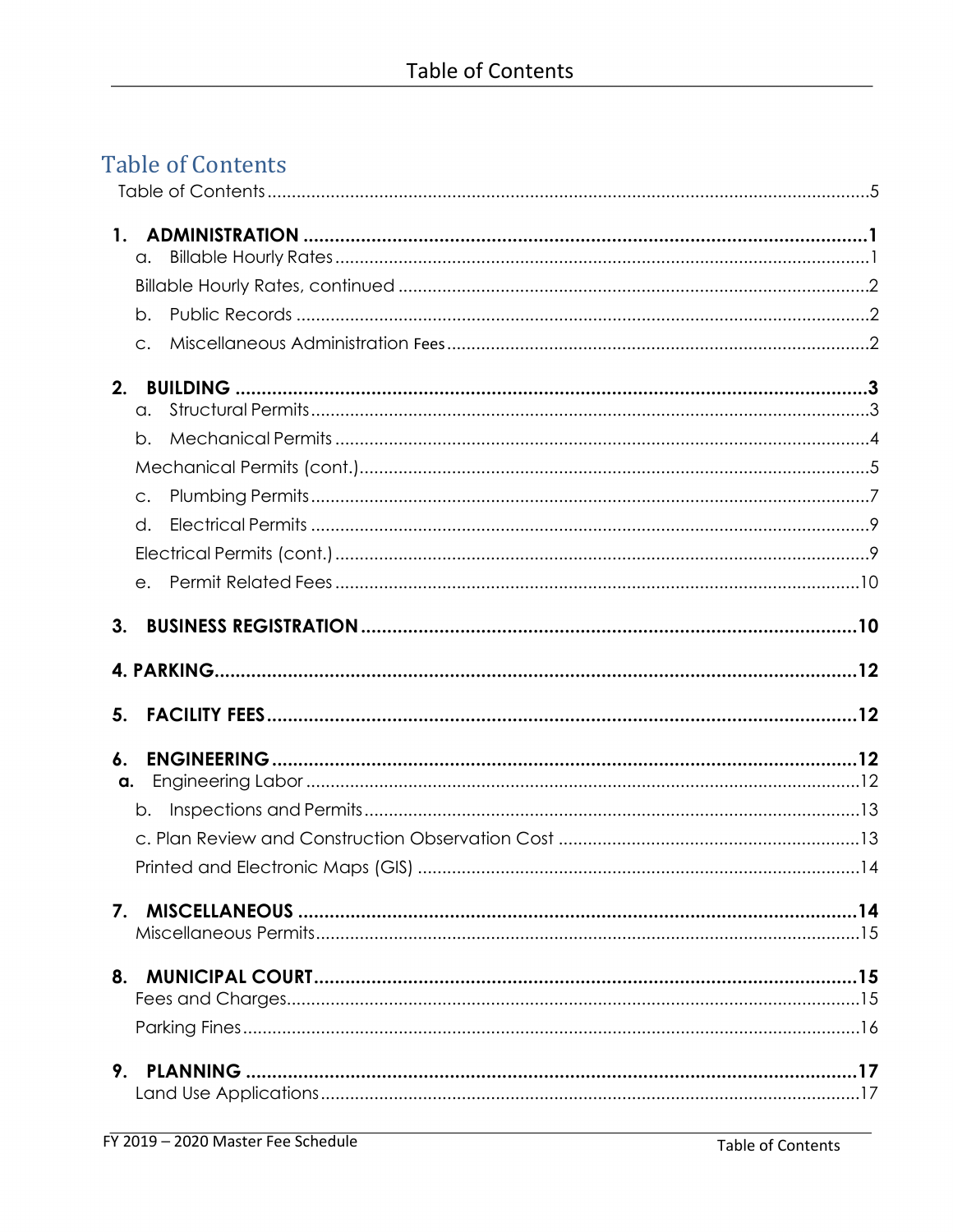| 11. SYSTEMS DEVELOPMENT CHARGES & CONSTRUCTION EXCISE TAXES19 |  |
|---------------------------------------------------------------|--|
|                                                               |  |
|                                                               |  |
|                                                               |  |
|                                                               |  |
|                                                               |  |
|                                                               |  |
|                                                               |  |
|                                                               |  |
|                                                               |  |
|                                                               |  |
|                                                               |  |
|                                                               |  |
|                                                               |  |
|                                                               |  |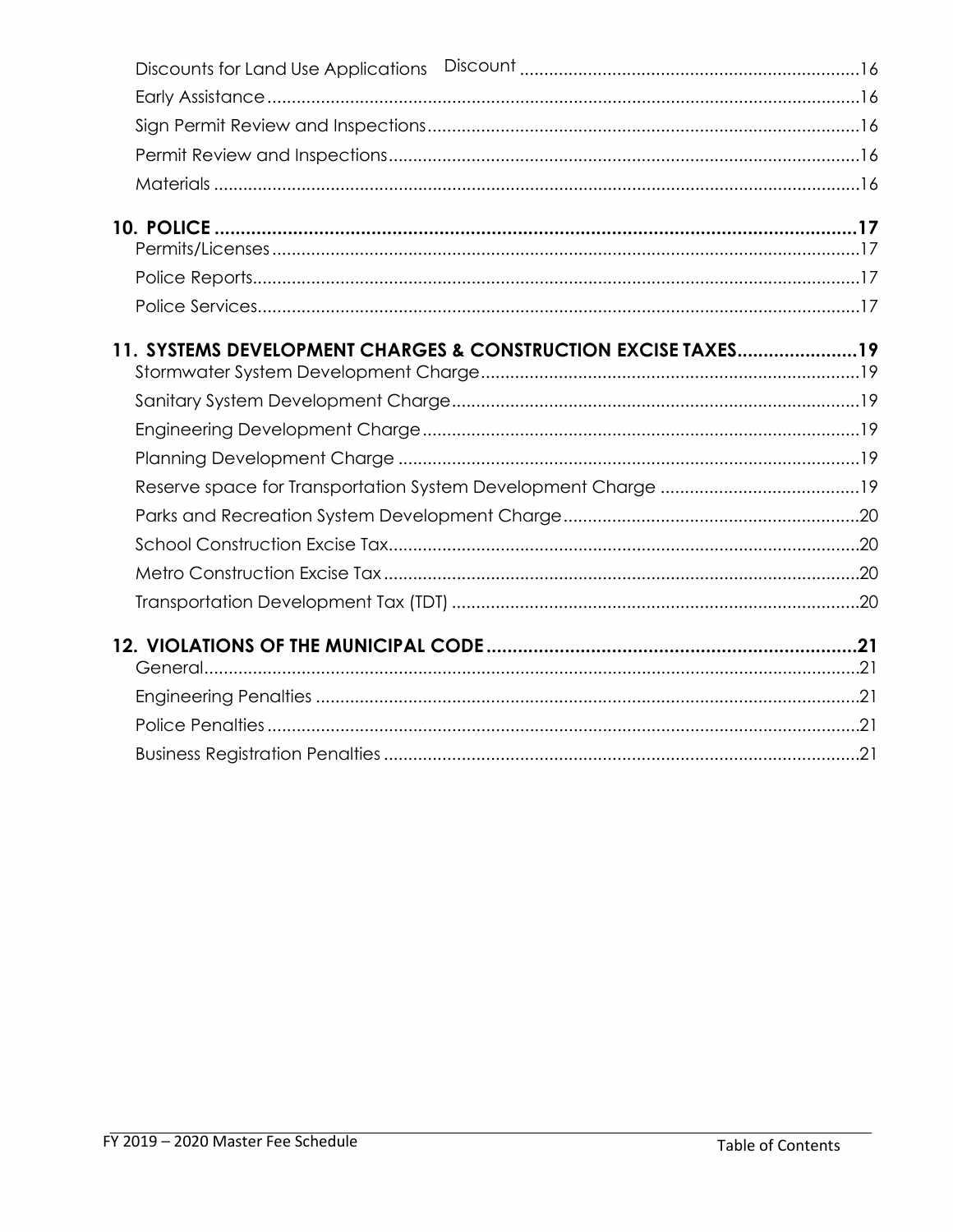## <span id="page-6-1"></span><span id="page-6-0"></span>**1. ADMINISTRATION**

#### **a. Billable Hourly Rates**

Any work performed during overtime hours shall be billed as the calculated hourly rate multiplied by 125 percent. The City Manager and/or department directors are authorized to adjust calculated billings to reflect the impact of unusual circumstances orsituations.

| Department                                                                 | <b>Hourly Rate</b>               |
|----------------------------------------------------------------------------|----------------------------------|
| Community Development, GIS, Records, Court and Public Works Administration |                                  |
| City Manager<br><b>Community Development Director</b>                      | 150<br>Ъ<br>140                  |
| Administrative Specialists                                                 | 120                              |
| <b>Engineering</b><br>Engineering                                          | Current Engineering billing rate |
| Planning                                                                   |                                  |

| <b>Planning Director</b> | 40  |
|--------------------------|-----|
| Senior Planner           | 120 |
| Associate Planner        | 100 |
| Assistant Planner        | 95  |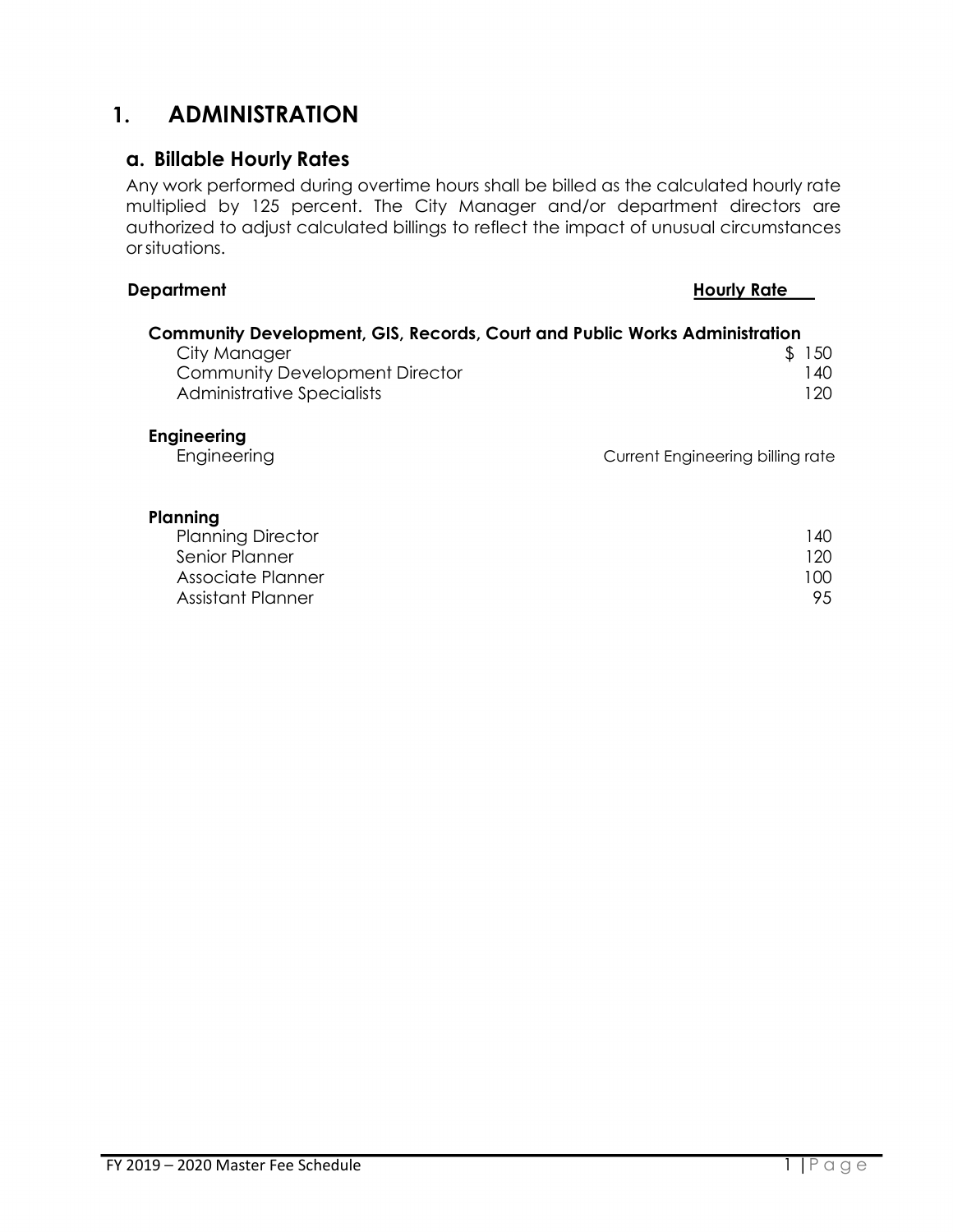# <span id="page-7-0"></span>**Billable Hourly Rates, continued**

<span id="page-7-1"></span>

| <b>Department</b>                                                                                                                                                                            | <b>Hourly Rate</b>                                                                   |
|----------------------------------------------------------------------------------------------------------------------------------------------------------------------------------------------|--------------------------------------------------------------------------------------|
| <b>Operations</b><br>City Manager<br><b>Operations Supervisor</b><br>Facilities Maintenance Technician<br><b>GIS/CADD Specialist</b>                                                         | \$150<br>140<br>120<br>120                                                           |
| <b>Code Compliance</b><br>Code Compliance Coordinator<br><b>Enforcement Officer</b>                                                                                                          | 95<br>95                                                                             |
| b. Public Records <sup>i</sup>                                                                                                                                                               |                                                                                      |
| Photo Copy<br>Black & white single or double sided<br>Ĭ.<br>ii.<br>Color single or double sided                                                                                              | 0.25<br>0.50                                                                         |
| Municipal Code Copy<br>Annual Budget/Audit Report<br><b>Business License Listing</b><br>Postage<br>Other City-created documents<br>Photographs and Videos                                    | 130<br>65<br>10<br><b>Actual Cost</b><br>See Billable Hourly Rates. Plus, materials. |
| Audio Tapes<br>i.<br>ii.<br>Pictures<br>iii.<br><b>Negatives</b><br><b>Digital Photographs</b><br>iv.<br>Lien Search<br>V.<br>Police or Admin Policy Manual<br>vi.<br>Zoning letters<br>vii. | 15<br>5<br>5<br>5<br>25<br>30<br>25                                                  |
| c. Miscellaneous Administration Fees                                                                                                                                                         |                                                                                      |

<span id="page-7-2"></span>

|      | Notary Public Fee Schedule According to OAR 160-100-410                                 |            |
|------|-----------------------------------------------------------------------------------------|------------|
|      | For taking an acknowledgement                                                           | 10         |
| ii.  | For taking a verification upon a oath or affirmation.                                   |            |
| iii. | For certifying a copy of a document.                                                    |            |
| IV.  | For witnessing or attesting a signature.                                                |            |
| V.   | For protesting commercial paper (except \$0 for a check drawn on an insolvent financial |            |
|      | institution)                                                                            | ТO         |
| vi.  | For administering an oath or affirmation without a signature.                           | $\vert$ () |
|      |                                                                                         |            |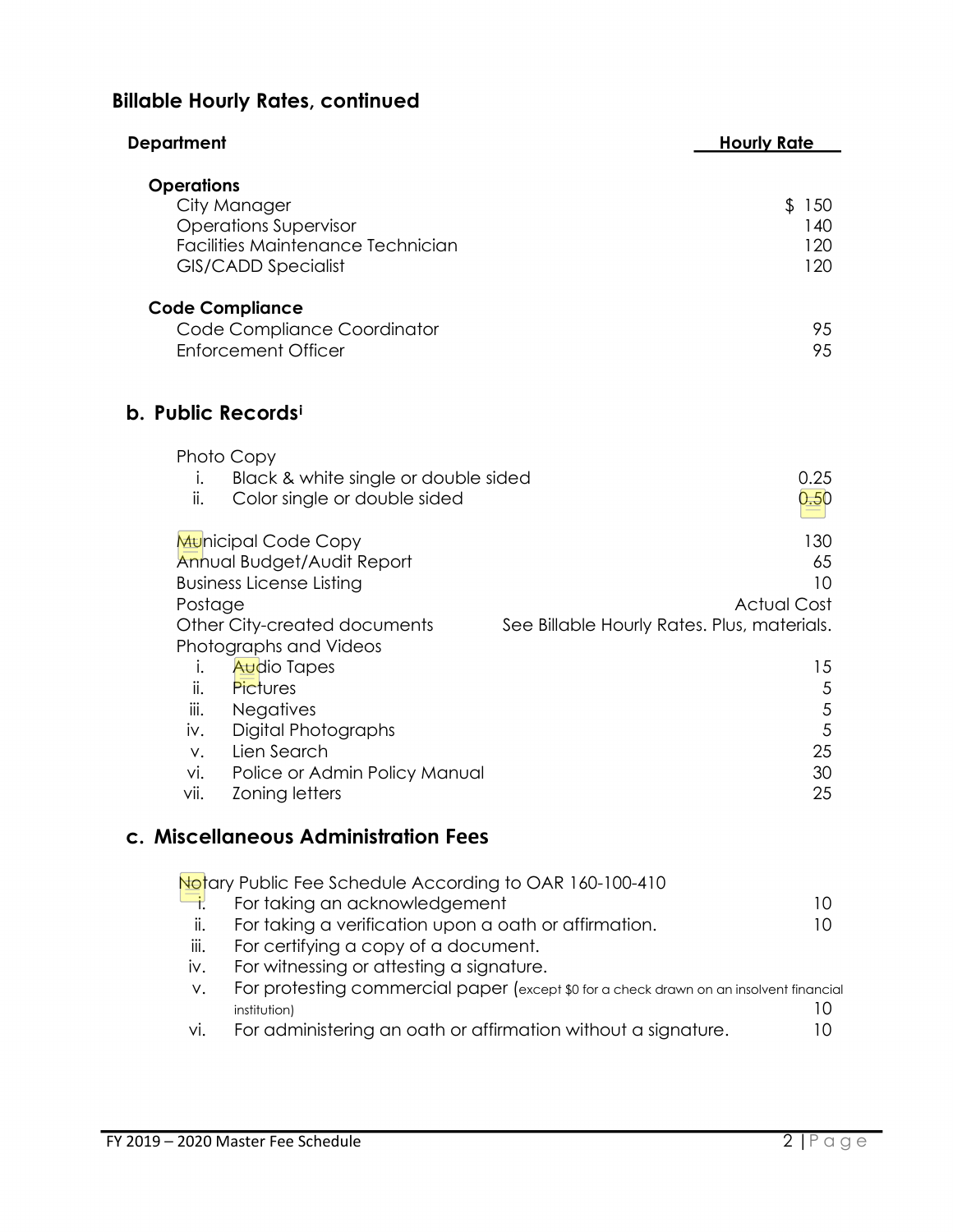# <span id="page-8-0"></span>**2. BUILDING**

Building fees include structural, mechanical, plumbing, and electrical charges. Fees are applicable to residential, commercial, and industrial properties unless otherwise specified.

### <span id="page-8-1"></span>**a. Structural Permits**

Valuation shall be calculated in accordance with OAR 918-050-0100 (Residential/Commercial/Industrial):

| <b>Total Valuation</b>                                                                       | <u>Fee</u> | <b>Plus each</b><br>additional \$1,000<br>or fraction thereof                                      |
|----------------------------------------------------------------------------------------------|------------|----------------------------------------------------------------------------------------------------|
| $$1.00 - $2,000$                                                                             | \$62.50    | for the first \$2,000 in value plus \$9.60 for<br>each additional \$1,000 or fraction thereof      |
| $$2,001 - $25,000$                                                                           | 62.50      | for the first \$25,000 in value plus \$7.50 for<br>each additional \$1,000 or fraction thereof     |
| $$25,001 - $50,000$                                                                          | 283.30     | for the first \$50,000 in value plus \$5.47 for<br>each additional \$1,000 or fraction thereof     |
| \$50,001 - \$100,000                                                                         | 470.80     | for the first \$50,000 in value plus \$5.47 for<br>each additional \$1,000 or fraction thereof     |
| \$100,001-\$250,000                                                                          | 744.30     | for the first \$100,000 in value plus \$3.90 for<br>each additional \$1,000 or fraction thereof    |
| \$250,001-\$600,000                                                                          | 1329.30    | for the first \$250,000 in value plus \$3.85 for<br>each additional \$1,000 or fraction thereof    |
| \$600,001-\$1,200,000                                                                        | 2676.80    | for the first \$600,000 in value plus \$3.51 for<br>each additional \$1,000 or fraction thereof    |
| \$1,200,001 - \$2,000,000                                                                    | 4782.80    | for the first \$1,200,000 in value plus \$2.73 for<br>each additional \$1,000 or fraction thereof  |
| \$2,000,001 and up                                                                           | 6966.60    | for the first \$2,000,000 in value plus \$2.72 for<br>each additional \$1,000 or fraction thereof. |
| <b>State Surcharge</b><br><b>Building Plan Review</b>                                        | 12%<br>65% | of the building permit fee<br>of the building permit fee                                           |
| <b>Fire and Life Safety Plan</b><br><b>Review</b>                                            | 40%        | of the building permit fee                                                                         |
| <b>Solar Installation Permits</b><br>a) Prescriptive system<br>b) Non-Prescriptive<br>system | 150        | shall have permit fees and plan review calculated<br>in accordance with the above fee schedule     |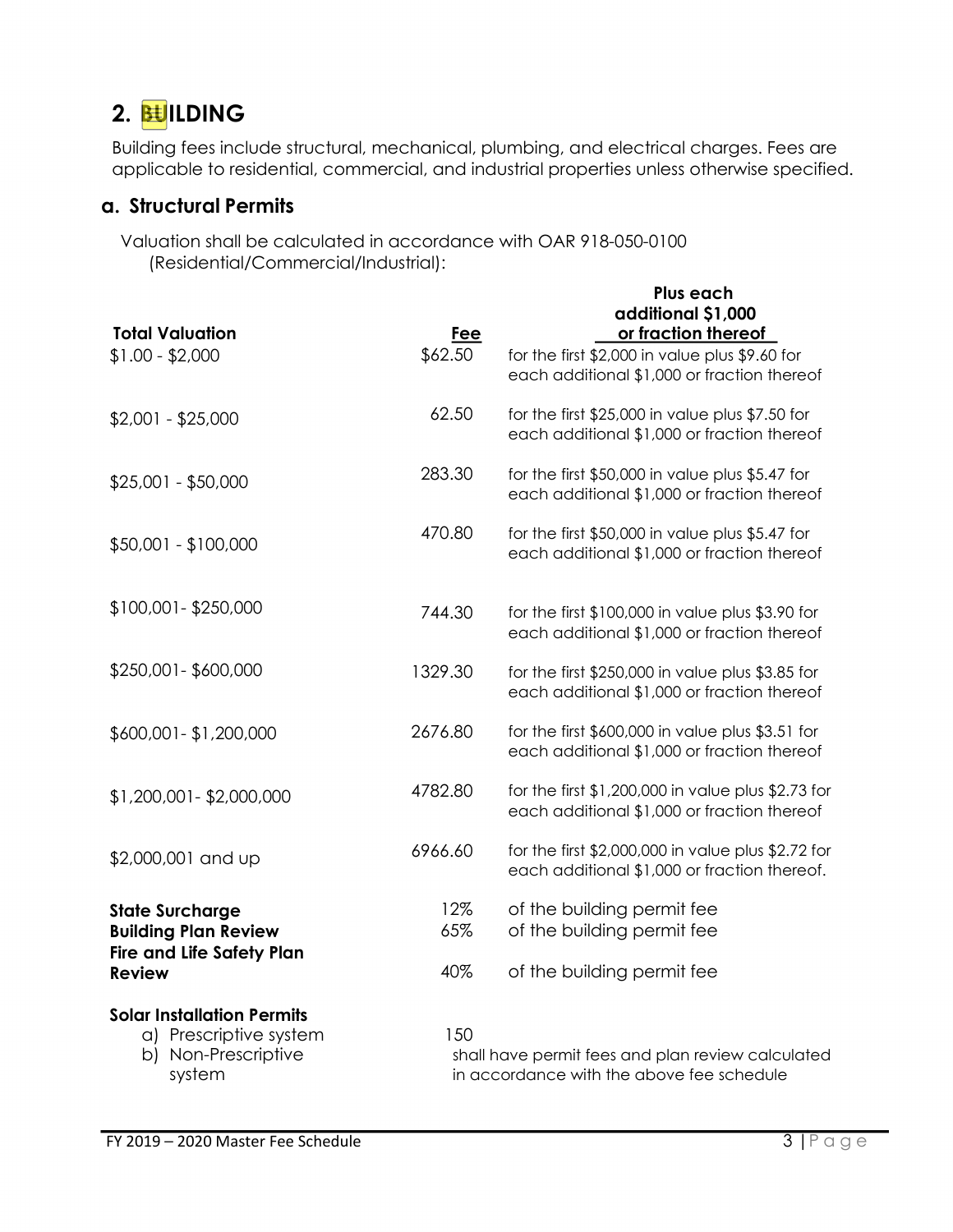| <b>Phased Projects</b>     | Fee<br>\$200 | plus 10% of the total project building permit<br>fee not to exceed \$1,500 for each phase.                                                                                                                                                                                                              |
|----------------------------|--------------|---------------------------------------------------------------------------------------------------------------------------------------------------------------------------------------------------------------------------------------------------------------------------------------------------------|
| <b>Deferred Submittals</b> | 65%          | of the building permit fee calculated<br>according to OAR 918-050-0110 (2) and (3)<br>using the value of the particular deferred<br>portion or portions of the project, with<br>minimum fee of \$200.00. This is in addition to<br>the project plan review fee based on the<br>total project valuation. |
|                            |              |                                                                                                                                                                                                                                                                                                         |

#### **Residential Fire Suppression Permits (Stand Alone System)** *See plumbing permit for multipurpose or continuous loop system*

| 0 sq. ft. to 2,000 sq. ft.<br>2,001 sq. ft. to 3,600 sq. ft.                      | <u>Fee</u><br>\$115<br>160 |
|-----------------------------------------------------------------------------------|----------------------------|
| 3,600 sq. ft. to 7,200 sq. ft.                                                    | 220                        |
| 7,201 sq. ft. and greater                                                         | 309                        |
| <b>Other Inspections and Fees</b>                                                 |                            |
| Re-inspection                                                                     | \$85/inspection            |
| Each additional inspection over the allowable                                     | 85/inspection              |
| Inspections for which no fee is specifically indicated                            | 85/inspection              |
| Investigation fee                                                                 | 85/hour                    |
| Additional plan review                                                            | 89/hour                    |
| Inspections outside normal business hours (minimum charge of 2 hours) 127.50/hour |                            |
| <b>b. Mechanical Permits</b>                                                      |                            |

# <span id="page-9-0"></span>**Residential:**

|                                                          | Fee   |
|----------------------------------------------------------|-------|
| <b>Heating/Cooling</b>                                   |       |
| Furnace up to 100,000 BTU (including ducts and vents)    | \$14  |
| Furnace 100,000 BTU and over (including ducts and vents) | 17.40 |
| Floor furnace (including vent)                           | 14    |
| Air conditioner                                          | 14    |
| Heat pump                                                | 14    |
| Mini-split system                                        | 14    |
| <b>Ductwork</b>                                          | 14    |
| Hydronic hot water system                                | 14    |
| Residential boiler (radiator or hydronic)                | 14    |
| Unit heaters (fuel-type, not electric),                  | 14    |
| in-wall, in-duct, suspended                              |       |
|                                                          |       |
|                                                          |       |

| Suspended heater, wall heater, or floor mounted heater |        |
|--------------------------------------------------------|--------|
| Flue / vent for any of above                           | $\cup$ |
| Repair units                                           | 12.15  |
| Vent not included in appliance permit                  | 6.80   |
| Other heating / cooling                                | 14     |
|                                                        |        |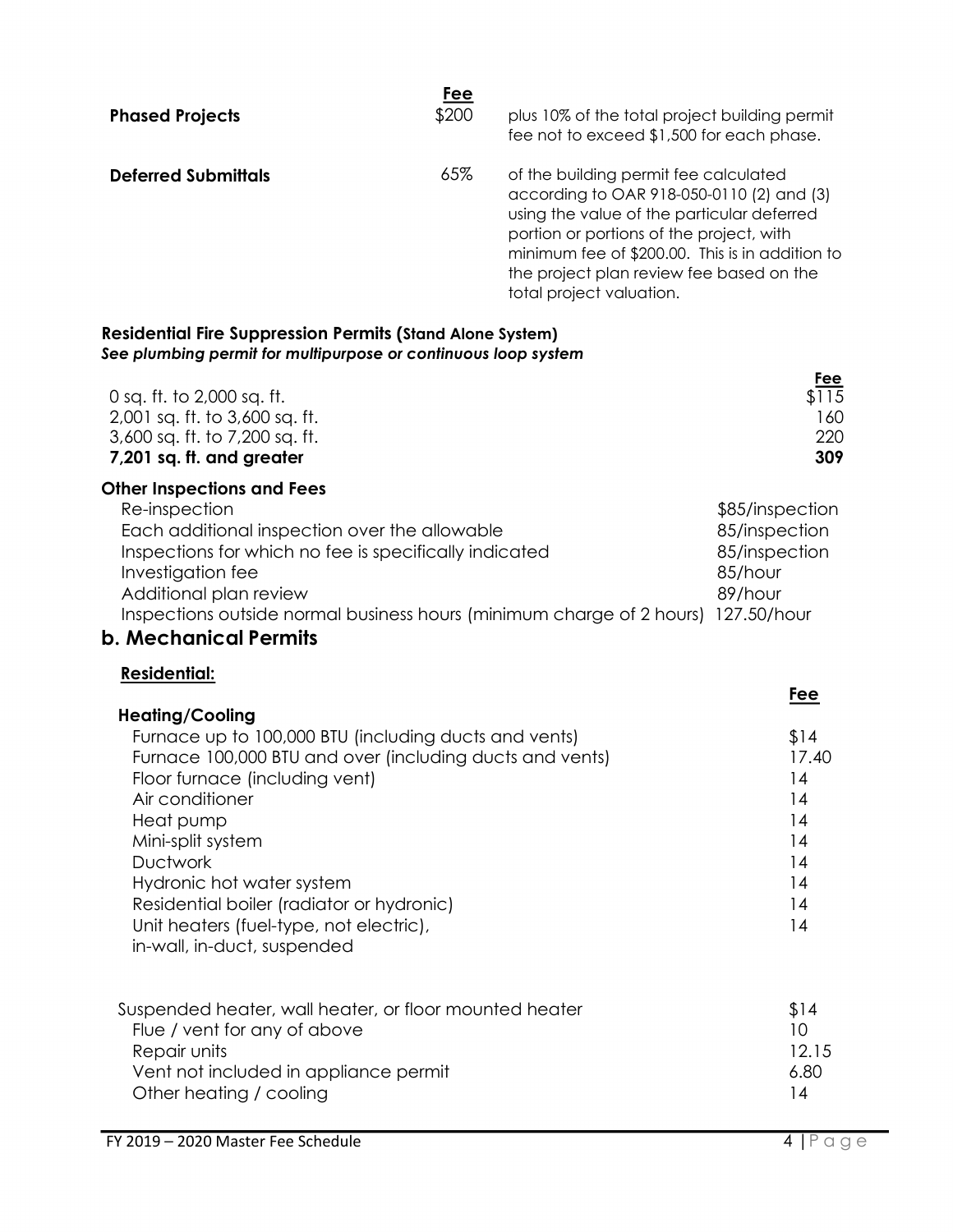<span id="page-10-0"></span>

| <b>Other Fuel Appliances</b><br>Water heater                               |                                  | 10              |
|----------------------------------------------------------------------------|----------------------------------|-----------------|
| Gas fireplace                                                              |                                  | 10              |
| Flue vent for water heater or gas fireplace                                |                                  | 10              |
| Log lighter (gas)<br>Wood / pellet stove                                   |                                  | 10<br>10        |
| Wood fireplace / insert                                                    |                                  | 10              |
| Chimney / liner / flue / vent                                              |                                  | 10              |
| Other fuel appliances                                                      |                                  | 10              |
| <b>Environmental Exhaust &amp; Ventilation</b>                             |                                  |                 |
| Range hood/other kitchen equipment                                         |                                  | 10              |
| Clothes dryer exhaust                                                      |                                  | 10              |
| Single-duct exhaust (bathrooms, toilet                                     |                                  | 6.80            |
| compartments, utility rooms)                                               |                                  |                 |
| Attic / crawlspace fans                                                    |                                  | 10              |
| Other environmental exhaust & ventilation                                  |                                  | 10              |
| <b>Fuel Piping</b>                                                         |                                  |                 |
| For first four (4)                                                         |                                  | 5.40            |
| Each additional over four (4)                                              |                                  | 1               |
| Boiler / Compressor / Absorption System                                    |                                  |                 |
| <3HP: absorb unit to 100K BTU                                              |                                  | 14              |
| 3-15 HP: absorb unit 100K to 500K BTU                                      |                                  | 25.60           |
| 15-30 HP: absorb unit .5-1 mil BTU<br>30-50 HP: absorb unit 1-1.75 mil BTU |                                  | 35<br>52.20     |
| >50 HP: absorb unit >1.75 mil BTU                                          |                                  | 87.20           |
| Other                                                                      |                                  |                 |
| Air handling unit to 10,000 CFM                                            |                                  | 10              |
| Air handling unit 10,000 CFM+                                              |                                  | 17.20           |
| Non-portable evaporate cooler                                              |                                  | 10              |
| Vent fan connected to a single duct                                        |                                  | 6.80            |
| Ventilation system not included in appliance permit                        |                                  | 10              |
| Hood served by mechanical exhaust                                          |                                  | 10              |
| Domestic incinerators                                                      |                                  | 17.40           |
| Commercial or industrial type incinerator                                  |                                  | 69.95           |
| Other units, including wood stoves                                         |                                  | 10 <sup>°</sup> |
| <b>Minimum Permit Fee</b>                                                  |                                  | 72.50           |
| <b>State Surcharge</b>                                                     | 12% of the mechanical permit fee |                 |
| <b>Mechanical Permits (cont.)</b>                                          |                                  |                 |
| <b>Mechanical Plan Review Fee</b>                                          | 25% of the mechanical            |                 |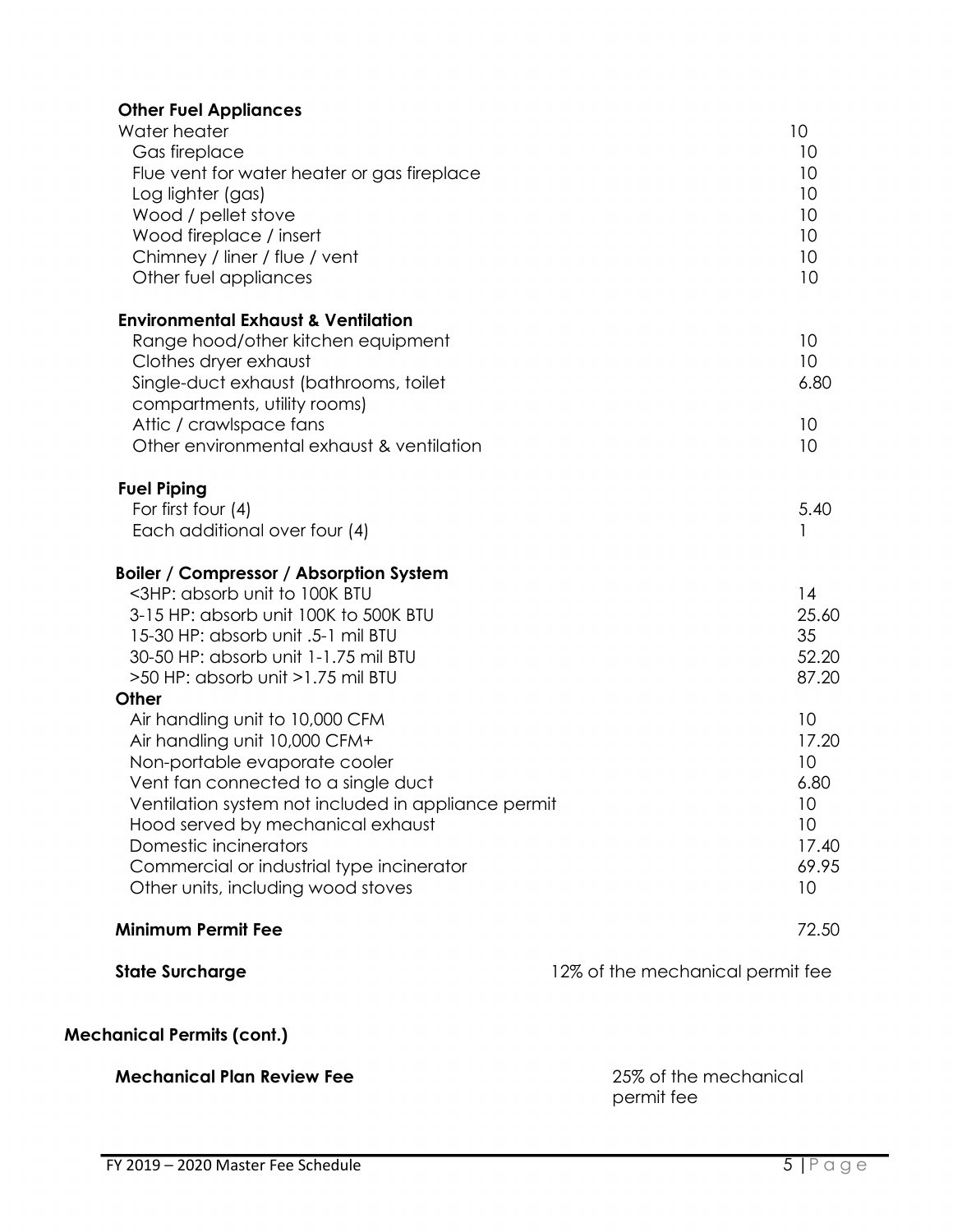#### **Commercial/Industrial:**

Valuation shall be calculated on the value of the equipment and installation costs. Use this section for commercial installation, replacement or relocation of non-portable mechanical equipment, or mechanical work not covered previously. Indicate the value of all mechanical labor, materials, and equipment.

| <b>Total Valuation:</b><br>$$1$ to $$5,000$<br>\$5,001 to \$10,000 | <u>Fee</u><br>\$72.50<br>72.50 | <b>Other Fees</b><br>\$<br>for first \$5,000 and \$1.52 for each<br>additional \$100 or fraction thereof,<br>to and including \$10,000 |
|--------------------------------------------------------------------|--------------------------------|----------------------------------------------------------------------------------------------------------------------------------------|
| \$10,001 to \$25,000                                               | 148.50                         | for first $$10,000$ and $$1.54$ for each<br>additional \$100 or fraction thereof,<br>to and including \$25,000                         |
| \$25,001 to \$50,000                                               | 379.50                         | for first $$25,000$ and $$1.45$ for each<br>additional \$100 or fraction thereof,<br>to and including \$50,000                         |
| \$50,001 and up<br>Minimum Permit Fee                              | 742                            | for first \$50,000 and \$1.20 for each<br>additional \$100 or fraction thereof<br>72.50                                                |
| State Surcharge                                                    |                                | 12% of the mechanical<br>permit fee                                                                                                    |
| Mechanical Plan Review Fee                                         |                                | 25% of the mechanical<br>permit fee                                                                                                    |

#### **Other Residential, Commercial and Industrial Mechanical Inspections and Fees**

| Re-inspection                                                                    | 62.50/inspection |
|----------------------------------------------------------------------------------|------------------|
| Each additional inspection over the allowable                                    | 62.50/inspection |
| Inspections for which no fee is specifically indicated                           | 62.50/inspection |
| Investigation fee                                                                | 62.50/hour       |
| Additional plan review                                                           | 62.50/hour       |
| Inspections outside normal business hours (minimum charge of 2 hours) 62.50/hour |                  |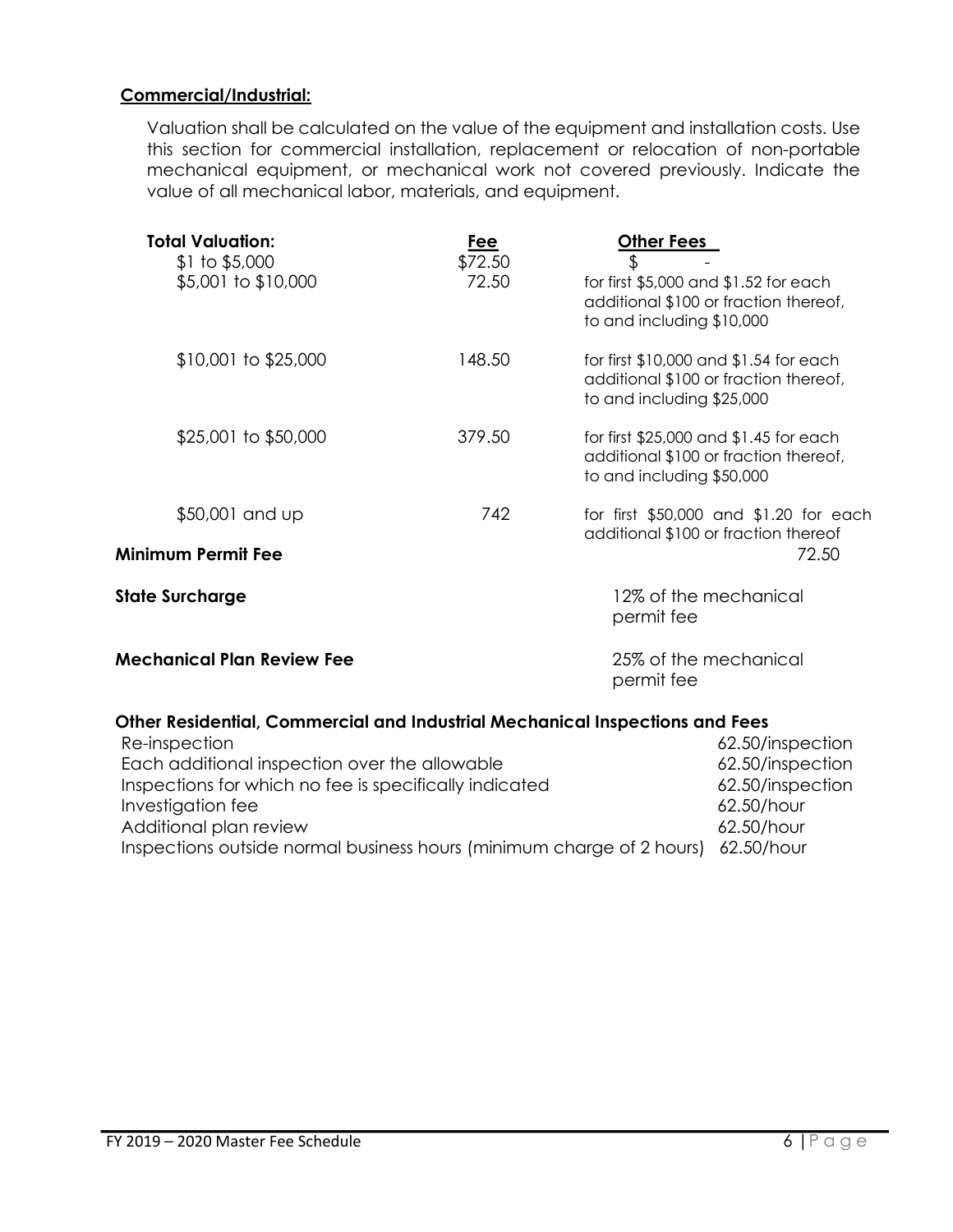#### <span id="page-12-0"></span>**c.Plumbing Permits**

**Medical Gas -** Plumbing permit fees for medical gas shall be determined, based on the value of installation costs and the system equipment, including, but not limited to, inlets, outlets, fixtures, and appliances, and applied to the City's fee schedule with a set minimum fee. The plan review fee shall be equal to 25% of this permit fee.

| <b>Total Valuation</b> | <u>Fee</u> | <b>Other fees</b>                                                              |
|------------------------|------------|--------------------------------------------------------------------------------|
| $$1.00$ to $$5,000$    | \$72.50    |                                                                                |
| \$5,001 to \$10,000    | 72.50      | for first \$5,000 and \$1.52 for each additional \$100 or                      |
|                        |            | fraction thereof, to and including \$10,000                                    |
| \$10,001 to \$25,000   | 148.50     | for first \$10,000 and \$1.54 for each additional \$100 or                     |
|                        |            | fraction thereof, to and including \$25,000                                    |
| \$25,001 to \$50,000   | 379.50     | for first \$25,000 and \$1.45 for each additional \$100 or                     |
|                        |            | fraction thereof, to and including \$50,000                                    |
| \$50,001 and up        | 742        | for first \$50,000 and \$1.20 for each additional \$100 or<br>fraction thereof |

| New 1-2 family dwellings (includes 100 feet for each utility connection) | Fee      |
|--------------------------------------------------------------------------|----------|
| SFR (1) bath                                                             | \$249.20 |
| SFR (2) bath                                                             | 350.00   |
| SFR (3) bath                                                             | 399.00   |
| Each additional bath/kitchen                                             | 45.00    |
| Rain drain, single family dwelling                                       | 65.25    |
| <b>Site Utilities</b>                                                    |          |
| Catch basin or area drain                                                | 16.60    |
| Drywell, leach line, or trench drain                                     | 16.60    |
| Manufactured home utilities                                              | 110.00   |
| Manholes                                                                 | 16.60    |
| Rain drain connector                                                     | 16.60    |
| Footing drain $-1$ <sup>st</sup> 100'                                    | 55.00    |
| Footing drain - each additional 100'                                     | 46.40    |
| Sewer - 1st 100'                                                         | 55.00    |
| Sewer - each additional 100'                                             | 46.40    |
| Water service $-1$ <sup>st</sup> 100'                                    | 55.00    |
| Water service - each additional 100'                                     | 46.40    |
| Storm & rain drain $-1$ st 100'                                          | 55.00    |
| Storm & rain drain – each additional 100'                                | 46.40    |
| Interior mainline (sewer or water piping) – 1 <sup>st</sup> 100'         | 55.00    |
| Interior mainline (sewer or water piping) – each addt'l 100'             | 46.40    |
| <b>Fixture or item</b>                                                   |          |
| Absorption valve                                                         | 16.60    |
| Commercial backflow prevention device                                    | 46.40    |
| Residential backflow prevention device                                   | 27.55    |
| Backwater valve                                                          | 16.60    |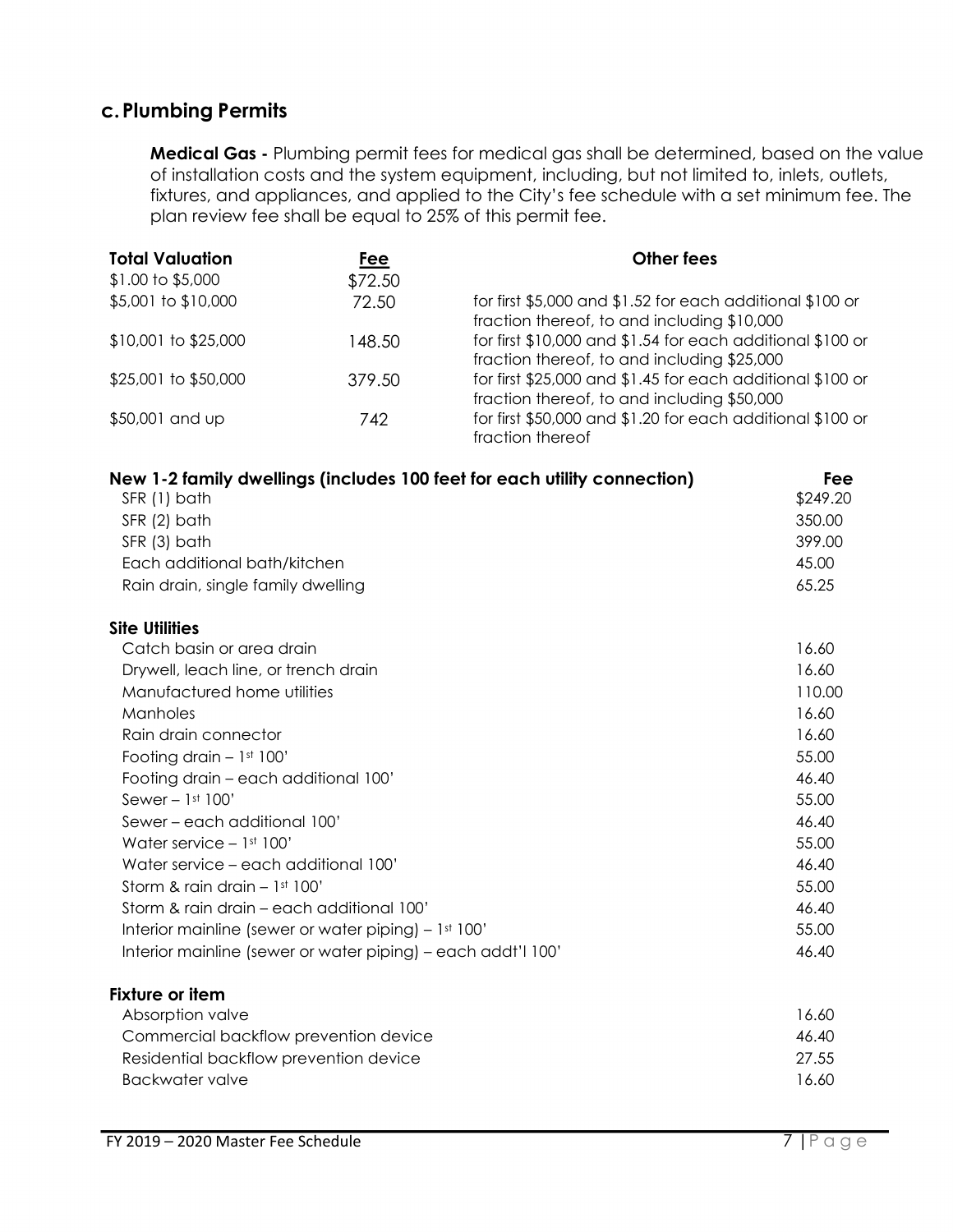| <b>Plumbing Permit (cont.)</b>                                                                                                                                                                                                                                       |                                                                               |                                                                                                          |
|----------------------------------------------------------------------------------------------------------------------------------------------------------------------------------------------------------------------------------------------------------------------|-------------------------------------------------------------------------------|----------------------------------------------------------------------------------------------------------|
| Clothes washer<br>Dishwasher<br>Drinking fountain<br>Ejectors/sump<br>Expansion tank<br>Fixture/sewer cap<br>Floor drain / floor sink / hub                                                                                                                          |                                                                               | 16.60<br>16.60<br>16.60<br>16.60<br>16.60<br>16.60<br>16.60                                              |
| <b>Fixture or item</b><br>Garbage disposal<br>Hose bib<br>Ice maker<br>Interceptor / grease trap<br>Primer<br>Roof drain (commercial)<br>Sink / basin / lavatory<br>Tub / shower / shower pan<br>Urinal<br>Water closet<br>Water heater<br><b>Minimum Permit Fee</b> |                                                                               | 16.60<br>16.60<br>16.60<br>16.60<br>16.60<br>16.60<br>16.60<br>16.60<br>16.60<br>16.60<br>16.60<br>72.50 |
| <b>State Surcharge</b>                                                                                                                                                                                                                                               | 12% of the plumbing permit fee                                                |                                                                                                          |
| <b>Plumbing Plan Review Fee</b>                                                                                                                                                                                                                                      | 25% of the plumbing permit fee when applicable<br>(OAR 918-780-0040)          |                                                                                                          |
|                                                                                                                                                                                                                                                                      | Residential Fire Suppression Permits (multipurpose or continuous loop system) | <b>Fee</b>                                                                                               |
| 0 sq. ft. to 2,000 sq. ft.<br>2,001 sq. ft. to 3,600 sq. ft.<br>3,600 sq. ft. to 7,200 sq. ft.<br>7,201 sq. ft. and greater                                                                                                                                          |                                                                               | \$115<br>160<br>220<br>309                                                                               |
| <b>Other Inspections and Fees</b><br>Re-inspection fee<br>Each additional inspection over the allowable<br>Inspections for which no fee is specifically indicated<br>Investigation fee<br>Additional plan review                                                     | Inspections outside normal business hours (minimum charge of 2 hours)         | 72.50/inspection<br>72.50/inspection<br>72.50/inspection<br>72.50/hour<br>89/hour<br>108.75/hour         |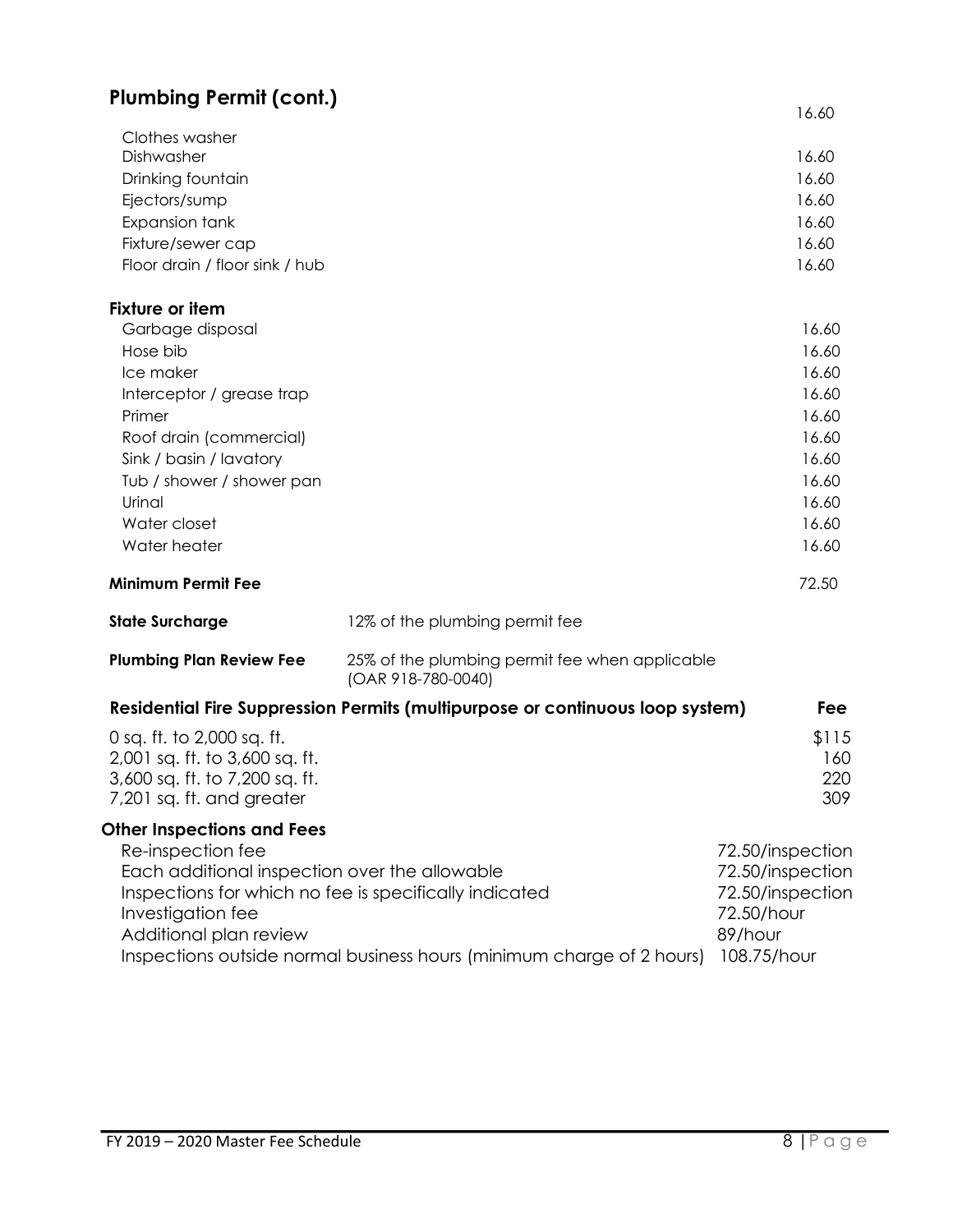### <span id="page-14-0"></span>**d. Electrical Permits**

| New 1-2 family dwellings (includes attached garage)                                                            |                                                  |                   |
|----------------------------------------------------------------------------------------------------------------|--------------------------------------------------|-------------------|
| 1,000 square feet or less<br>Each additional 500 square feet or portion                                        |                                                  | \$145.15<br>33.40 |
| Limited energy, residential                                                                                    |                                                  | 75.00             |
| Limited energy, non-residential                                                                                |                                                  | 75.00             |
| Each manufactured or modular dwelling, service and/or feeder                                                   |                                                  | 90.90             |
| Services or feeders installation, alteration, and/or relocation                                                |                                                  |                   |
| 200 amps or less                                                                                               |                                                  | 80.30             |
| 201 amps to 400 amps                                                                                           |                                                  | 106.85            |
| 401 amps to 600 amps                                                                                           |                                                  | 160.60            |
| 601 amps to 1,000 amps                                                                                         |                                                  | 240.60            |
| Over 1,000 amps or volts                                                                                       |                                                  | 454.65            |
| Reconnect only                                                                                                 |                                                  | 66.85             |
| Temporary services or feeders installation, alteration, and/or relocation                                      |                                                  |                   |
| 200 amps or less                                                                                               |                                                  | 66.85             |
| 201 amps to 400 amps                                                                                           |                                                  |                   |
| 401 amps to 600 amps                                                                                           |                                                  | 133.75            |
| Branch circuits – new, alteration, or extension, per panel                                                     |                                                  |                   |
| Fee for branch circuits with service or feeder fee, each branch circuit                                        |                                                  | 6.65              |
| Fee for branch circuits without service or feeder fee, each branch circuit                                     |                                                  | 46.85             |
| Each additional branch circuits                                                                                |                                                  | 6.65              |
| Miscellaneous (service or feeder not included)                                                                 |                                                  |                   |
| Pump or irrigation circle                                                                                      |                                                  | 53.40             |
| Sign or outline lighting                                                                                       |                                                  | 53.40             |
| Signal circuit(s) or limited-energy panel, alteration, or extension                                            |                                                  | 75.               |
|                                                                                                                |                                                  |                   |
| <b>Renewable Energy</b>                                                                                        |                                                  | Fee               |
| 5KVA                                                                                                           |                                                  | 80.30             |
| 5.01-15KVA                                                                                                     |                                                  | 106.85            |
| 15.01-25KVA                                                                                                    |                                                  | 160.60            |
| Wind generation 25-50KVA                                                                                       |                                                  | 240.60            |
| Wind generation 50-100KVA                                                                                      |                                                  | 454.65            |
| Solar generation excess of 25KVA, charge an additional 8/KVA, No increase beyond the<br>calculation for 100KVA |                                                  |                   |
| <b>State Surcharge</b>                                                                                         | 12% of the electrical permit fee                 |                   |
| <b>Electrical Plan Review Fee</b>                                                                              | 25% of the electrical permit fee when applicable |                   |
|                                                                                                                | (OAR 918-780-0040)                               |                   |

# <span id="page-14-1"></span>**Electrical Permits (cont.)**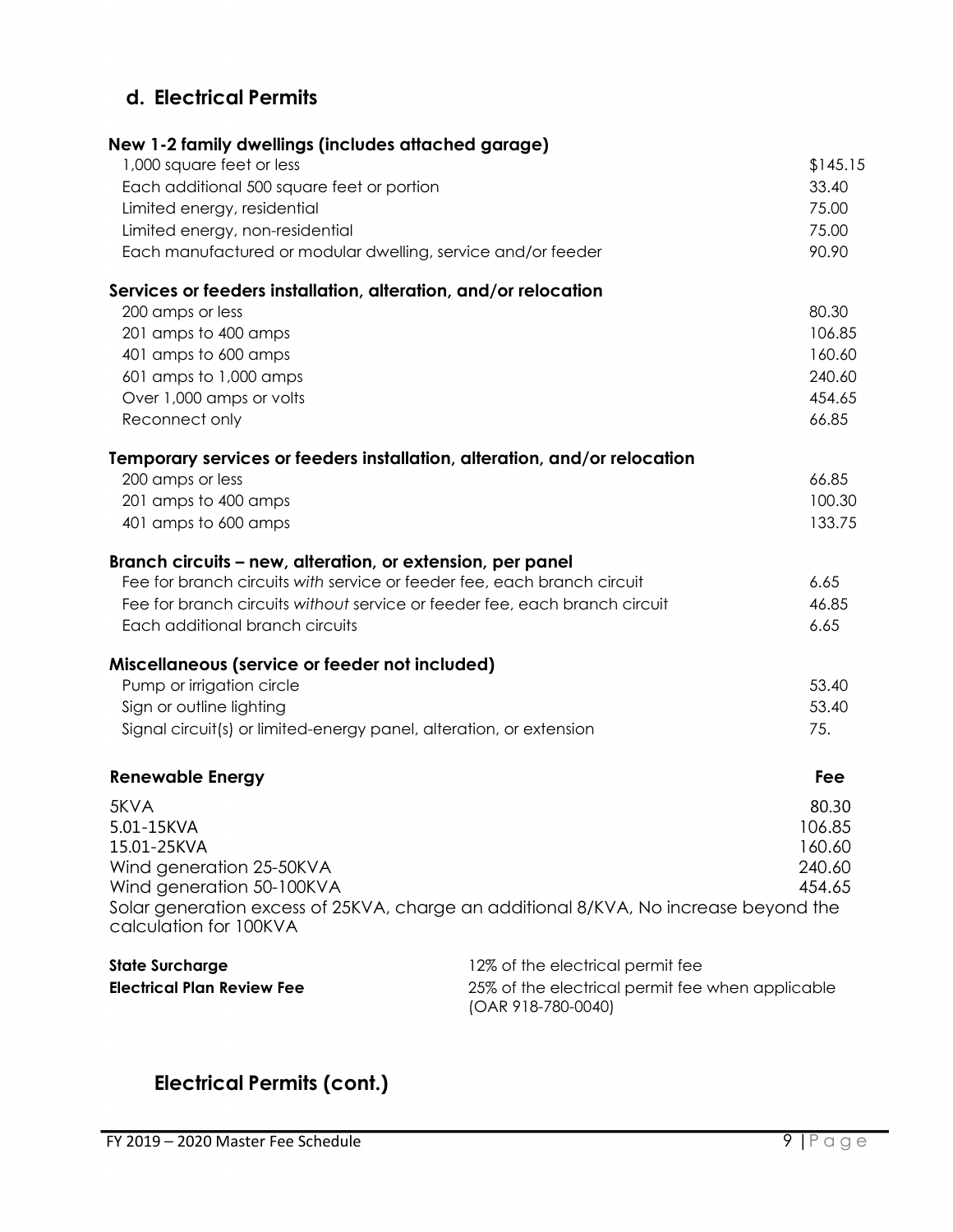#### **Other Inspections and Fees**

Re-inspection fee 62.50/inspection fee 62.50 Each additional inspection over the allowable example 62.50/inspection Inspections for which no fee is specifically indicated 62.50/inspection Investigation fee 62.50/hour Additional plan review 89/hour Inspections outside normal business hours (minimum charge of 2 hours) 93.75/hour

#### <span id="page-15-0"></span>**e. Permit Related Fees**

#### **State surcharge shall be collected in an amount as required by State Law.**

| <b>Building Moving/Demolition Permits</b> |                              |
|-------------------------------------------|------------------------------|
| Deposit for services                      | \$500                        |
| Services                                  | <b>Billable Hourly Rates</b> |
| <b>Plan Review Fee</b>                    | 75% of the permit fee        |
| <b>Administrative fee for refunds</b>     | 20% of the permit fee        |

### <span id="page-15-1"></span>**3. BUSINESS REGISTRATION**

Business Registration is required annually for all businesses doing business in the City. There will be no prorating of tax for any business.

| Standard first year base fee (original business tax) | 150                                                                                                                      |
|------------------------------------------------------|--------------------------------------------------------------------------------------------------------------------------|
| Renewal after first year                             | 100                                                                                                                      |
| 3 months of any year                                 | 65                                                                                                                       |
| Temporary Business (up to 30 days)                   | 45                                                                                                                       |
| <b>Del</b> inquent Registration                      | 10% of the original business tax plus<br>interest at 9% per annum from the<br>due date until full payment is<br>received |

Business Registrations are considered delinquent thirty (30) day after July 1st every year.

#### **Metro Business License versus City Business Registration or Both:**

Instead of obtaining separate business licenses/registrations within each Portland-area city that you conduct business in, you can purchase a single license from Metro to construct, alter, and repair structures in 20 cities that have licensing/registration requirements in the metropolitan area, excluding Portland. The license covers all construction trades, both commercial and residential, as well as all landscape contractors. Exception: if your principal place of business is inside the City of King City, the business is required to apply for a City of King City Business Registration in addition to the Metro license.

For Metro applications, contact Metro at 503-797-1620 or visit their website at: <http://www.oregonmetro.gov/tools-working/regional-contractors-business-license>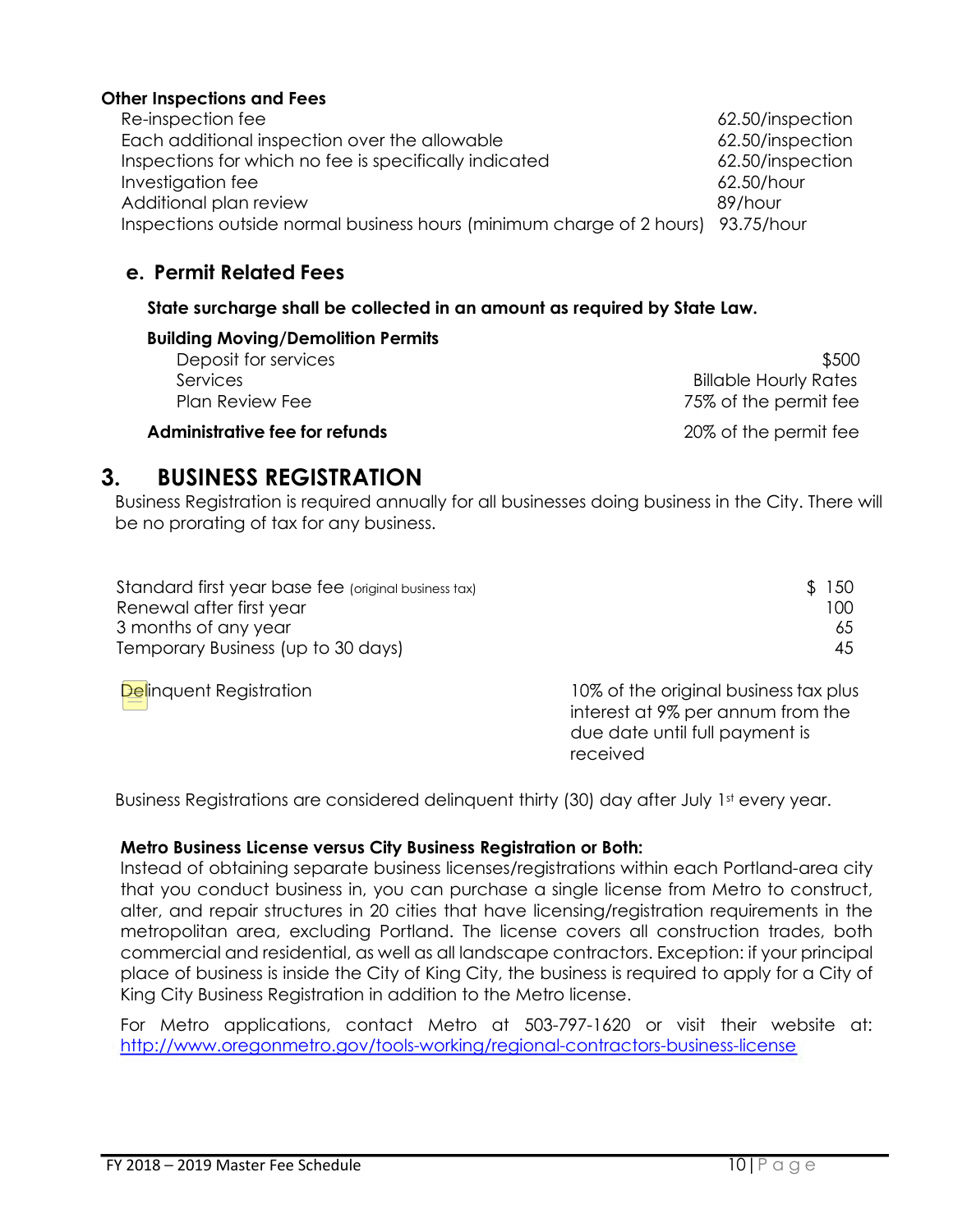<span id="page-16-0"></span>

#### **Parking Permit Fees**

| Recreational Vehicles (Parking Permit per day. Also includes Pods) | \$30 |
|--------------------------------------------------------------------|------|
| Maximum (3 permits per year per address)                           | 100  |

### <span id="page-16-1"></span>**5. FACILITY FEES**

Council Chambers – a minimum of two hours and a max of 7 hours. Chambers is only rentable during normal business hour M-F from 9 am to 5 pm. \$35 per Hour

# <span id="page-16-2"></span>**6. ENGINEERING**

Engineering fees consist of inspections, permits, printed and electronic maps, as well as erosion control charges.

Labor will be invoiced by Murrysmith staff classification plus 20% City admin cost at the following hourly rates, which are valid from January 1, 2019 to December 31, 2019. After this period, the rates are subject to adjustment.

#### <span id="page-16-3"></span>**a.** Engineering Labor

| Principal Engineer VI            | \$308.00 |
|----------------------------------|----------|
| Principal Engineer V             | 297.00   |
| Principal Engineer IV            | 285.00   |
| Principal Engineer III           | 273.00   |
| Principal Engineer II            | 263.00   |
| Principal Engineer I             | 241.00   |
| Professional Engineer IX         | 230.00   |
| <b>Engineering Designer IX</b>   | 222.00   |
| Professional Engineer VIII       | 219.00   |
| <b>Engineering Designer VIII</b> | 210.00   |
| Professional Engineer VII        | 207.00   |
| <b>Engineering Designer VII</b>  | 200.00   |
| Professional Engineer VI         | 198.00   |
| <b>Engineering Designer VI</b>   | 190.00   |
| Professional Engineer V          | 18600    |
| <b>Engineering Designer V</b>    | 178.00   |
| Professional Engineer IV         | 175.00   |
| <b>Engineering Designer IV</b>   | 175.00   |
| Professional Engineer III        | 170.00   |
| <b>Engineering Designer III</b>  | 170.00   |
| <b>Engineering Designer II</b>   | 156.00   |
| <b>Engineering Designer I</b>    | 144.00   |
| <b>Technician IV</b>             | 172.00   |
| <b>Technician III</b>            | 151.00   |
| <b>Technician II</b>             | 130.00   |
| FY 2018 Master Fee Schedule      | Page 12  |
|                                  |          |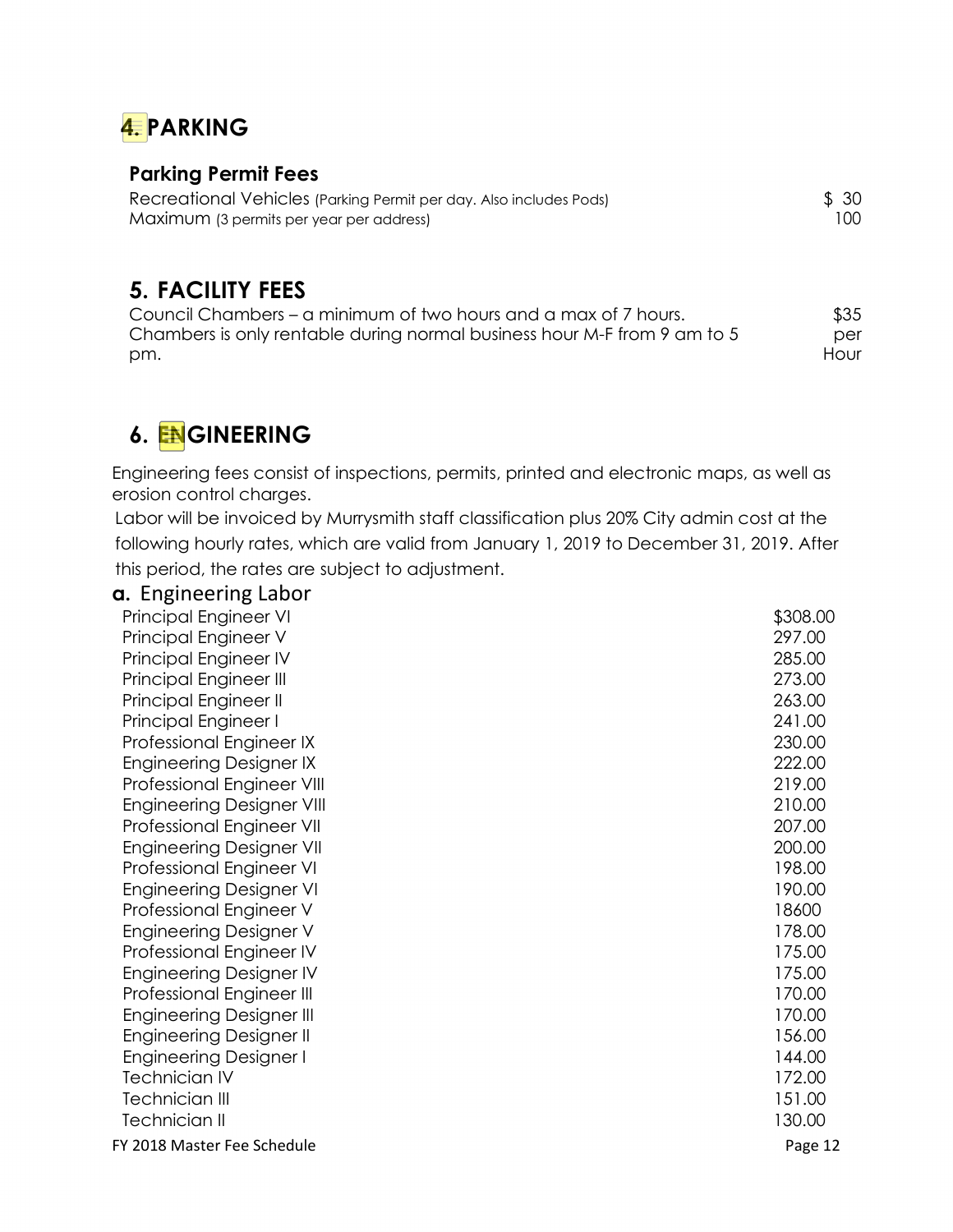<span id="page-17-0"></span>

| Technician I<br>Administrative III<br>Administrative II<br>Administrative I                                         | 110.00<br>120.00<br>110.00<br>102.00 |
|---------------------------------------------------------------------------------------------------------------------|--------------------------------------|
| b. Inspections and Permits                                                                                          |                                      |
| Right-of-Way Permit Applications                                                                                    |                                      |
| <b>Construction Permit Application</b>                                                                              | \$250                                |
| Sidewalk Permit                                                                                                     | 50                                   |
| <b>Street Opening Permit</b><br>Right-of-Way Use Permit                                                             | 65<br>65                             |
| Major Encroachment Permit Application                                                                               | 150                                  |
| Minor Encroachment Permit Application                                                                               | 50                                   |
| Right-of-way Re-inspection (beyond standard of 2)                                                                   | 95                                   |
| 5-Year Moratorium Surcharge:                                                                                        |                                      |
| 1st year of moratorium                                                                                              | Not Allowed                          |
| 2 <sup>nd</sup> year of moratorium                                                                                  | \$250 per square foot                |
| 3rd year of moratorium                                                                                              | \$200 per square foot                |
| 4 <sup>th</sup> year of moratorium                                                                                  | \$150 per square foot                |
| 5 <sup>th</sup> year of moratorium                                                                                  | \$100 per square foot                |
| <b>Grading Permit</b>                                                                                               |                                      |
| Minor (0 to $100cy$ )                                                                                               | 150                                  |
| Major (100+ cy)                                                                                                     | 250                                  |
| <b>Floodplain Review</b>                                                                                            | <b>Actual Costs</b>                  |
| Inspection                                                                                                          | <b>Actual Costs</b>                  |
| Street Vacation/Rename Request \$2,500 Deposit (actual cost billed per hourly rate)<br>Franchise Permit Application | 2,000                                |
| \$75 Deposit (actual cost billed per hourly rate)<br>Transportation Fee Review Application                          |                                      |
| Appeal to City Council                                                                                              | 600                                  |

#### <span id="page-17-1"></span>**c. Plan Review and Construction Observation Cost [1](#page-17-2)**

- 1. When a developer constructs public improvements including but not limited to streets, water and sewer lines, with the development of land using private funds and the developer elects to utilize the services of the City Engineer in connection with the design, installation and inspection of such improvements, the developer shall deposit with the City Recorder for payment of such services a sum equal to 12 percent of the estimated cost of construction of said improvements or, if the City Engineer does not prepare bid documents for the construction or improvements, then the deposit shall be in an amount equal to 10 percent of the actual cost of construction as determined by the award of a successful bid.
- 2. In the event a developer elects to utilize the services of a licensed engineer to design or supervise the installation of the improvements of streets, water and sewer lines or other public improvements that are to be installed in the City of King City in conjunction with the development of land using private funds, then such plans and construction of improvements shall be reviewed and inspected by the City Engineer for determination that the same are in compliance with the applicable standards of the city for such improvements.

<span id="page-17-2"></span>FY 2018 Master Fee Schedule **Page 13** Page 13 <sup>1</sup> Engineering Services Pursuant to ORS 92.097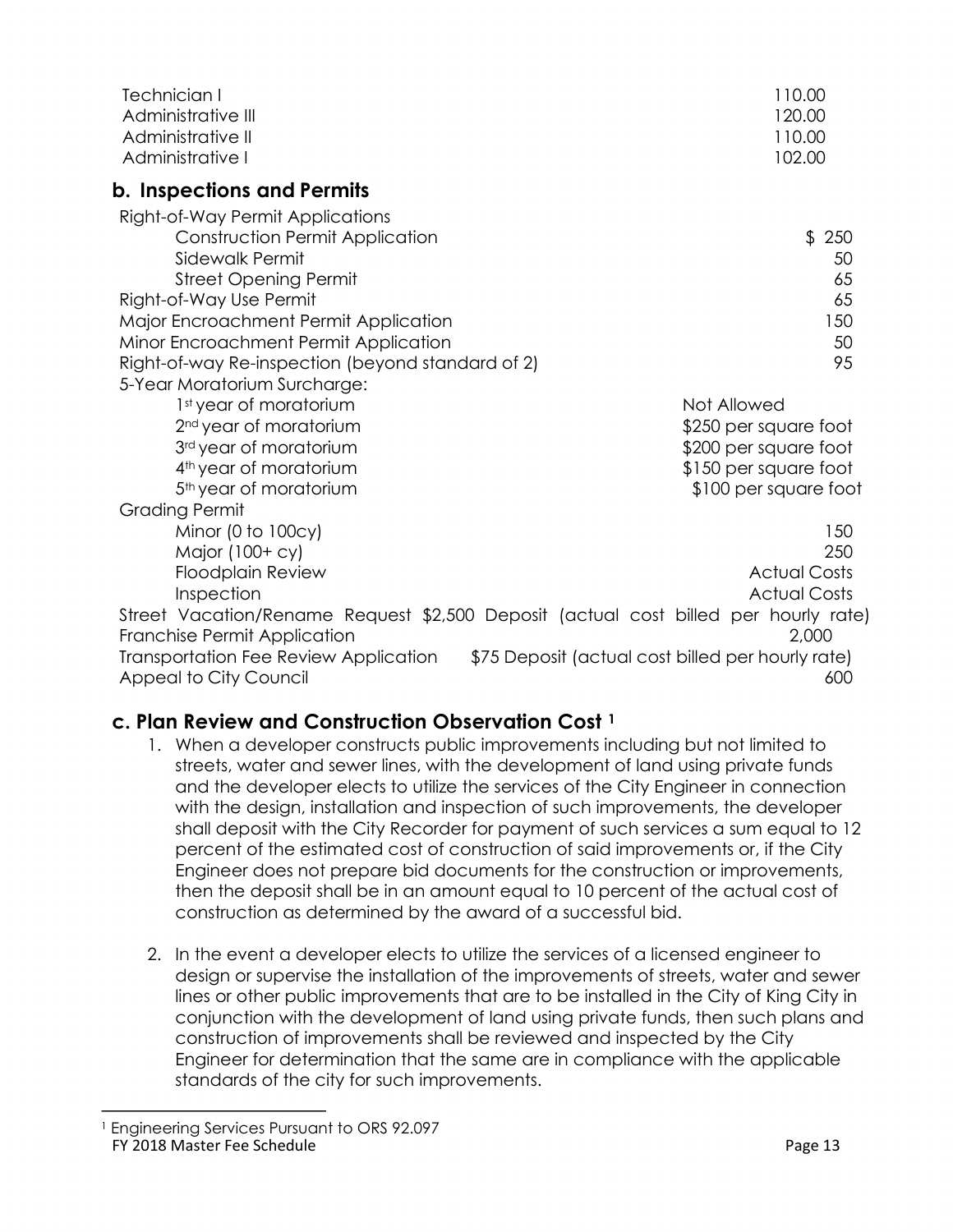The developer shall deposit with the City Recorder an amount equal to five (5) percent of the estimate of the "actual cost" of the total project, all public and private improvements, excluding buildings, to cover the actual cost of the City Engineer, Planning Consult and city staff services (review, inspection and accounting) but in no event less than the sum of \$150.00 for such services. All engineering plans must be accompanied by the appropriate cost estimate and fee before review is undertaken.

For all projects \$50,000.00 or greater city staff will document and keep an accounting of the actual time and costs spent to process the review and inspection of all public improvements including staff and consultant time at final inspection. Any portion of the deposit not used will be refunded.

If the cost to review, inspect and account for the improvements exceeds the deposit, then the applicant shall pay the difference.

3. All deposits received by the City Recorder under the provisions of Section 1 and 2 above shall be deposited in the appropriate Capital Improvement fund for appropriation to the proper expenditure (consultant, staff time or reimbursement).

#### **Electronic Drawings:**

| Paper – All sizes                                  |  |
|----------------------------------------------------|--|
| Other format (plus \$70/hr. for additional work)   |  |
| Reproduction charges (\$0.10 for additional pages) |  |

#### <span id="page-18-0"></span>**Printed and Electronic Maps (GIS)**

#### **Standard Selection of GIS maps**

| Full Sheet $(34" \times 44")$                                              | \$65 |
|----------------------------------------------------------------------------|------|
| $1/2$ Sheet (22" x 34")                                                    | 55   |
| $1/4$ Sheet $(17" \times 22")$                                             | 45   |
| $1/8$ Sheet $(11" \times 17")$                                             | 1.5  |
| Electronic file (via electronic mail in PDF, JPG, GIF or TIF formats)      | 12.  |
| Electronic file (for mailed media includes postage, handling, and charges) | \$25 |

#### **Aerial Maps**

| Full Sheet $(34" \times 44")$                                              | \$65 |
|----------------------------------------------------------------------------|------|
| $1/2$ Sheet (22" x 34")                                                    | 55   |
| 1/4 Sheet (17" x 22")                                                      | 45   |
| $1/8$ Sheet $(11" \times 17")$                                             | 1.5  |
| Electronic file (via electronic mail in PDF, JPG, GIF, or TIF formats)     | 12   |
| Electronic file (for mailed media includes postage, handling, and charges) | \$25 |

#### **Custom Maps**

| Flat charge per hour plus cost of materials                                | See Billable Hourly Rates |
|----------------------------------------------------------------------------|---------------------------|
| Electronic file (for mailed media includes postage, handling, and charges) | See Billable Hourly Rate  |

### <span id="page-18-1"></span>7. **MISCELLANEOUS**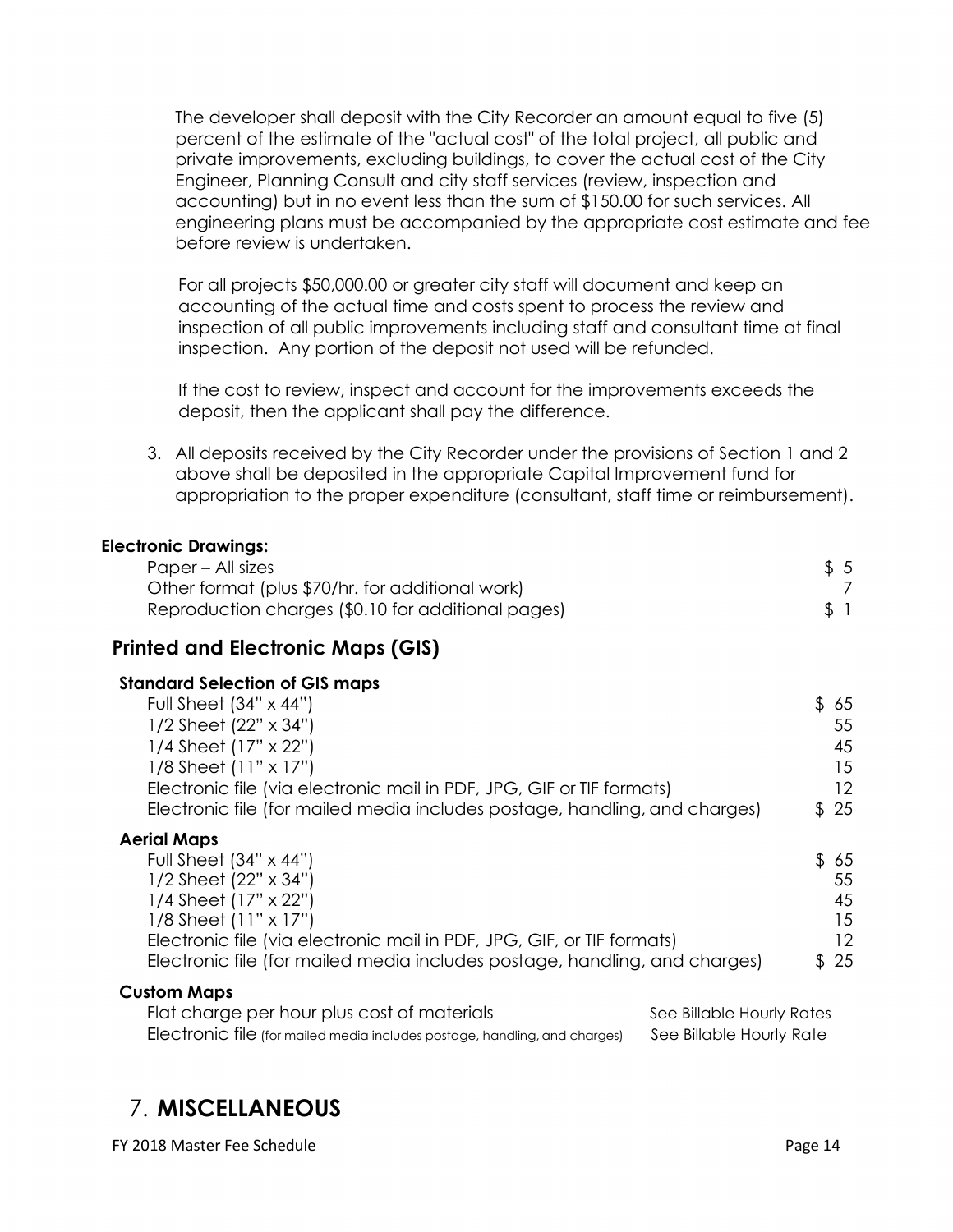#### <span id="page-19-0"></span>**Miscellaneous Permits**

| <b>Payment Plan Installment Fee</b> | \$2.5 |
|-------------------------------------|-------|
| <b>Fail</b> ure to Appear           | 75    |
| <mark>Rei</mark> nstatement Fee     | 15    |
| <del>Ret</del> urned Check Fee      | 30    |
|                                     |       |

#### **Traffic Fines**

| Penalty | Presumptive<br><b>Fine</b><br>ORS 153.019                         | <b>Special Zone</b><br><b>Fine</b><br>ORS 153.020 |                                       |
|---------|-------------------------------------------------------------------|---------------------------------------------------|---------------------------------------|
| Class A | \$440                                                             | \$875                                             |                                       |
| Class B | 265                                                               | 525                                               |                                       |
| Class C | 165                                                               | 325                                               |                                       |
| Class D | \$115                                                             | \$225                                             |                                       |
|         | Filming Permit – Fee varies based upon production budget and time |                                                   | $\uparrow$ $\uparrow$ $\uparrow$<br>. |

to review application. Fee may be waived under certain conditions. Up to \$1,200

| Temporary Event Permit – Fee may be charged to cover costs           | \$5.00 |
|----------------------------------------------------------------------|--------|
| incurred by the City for assisting with an event. Staff time will be |        |

based upon billable hourly rates.  $\equiv$ 

### <span id="page-19-1"></span>**8.MUNICIPAL COURT**

King City Municipal Court collects fines for traffic citations, parking violations, and miscellaneous programs approved by the Judge. Traffic fine amounts are set by State legislature based on the offense classification.

#### <span id="page-19-2"></span>**Fees and Charges**

Next Page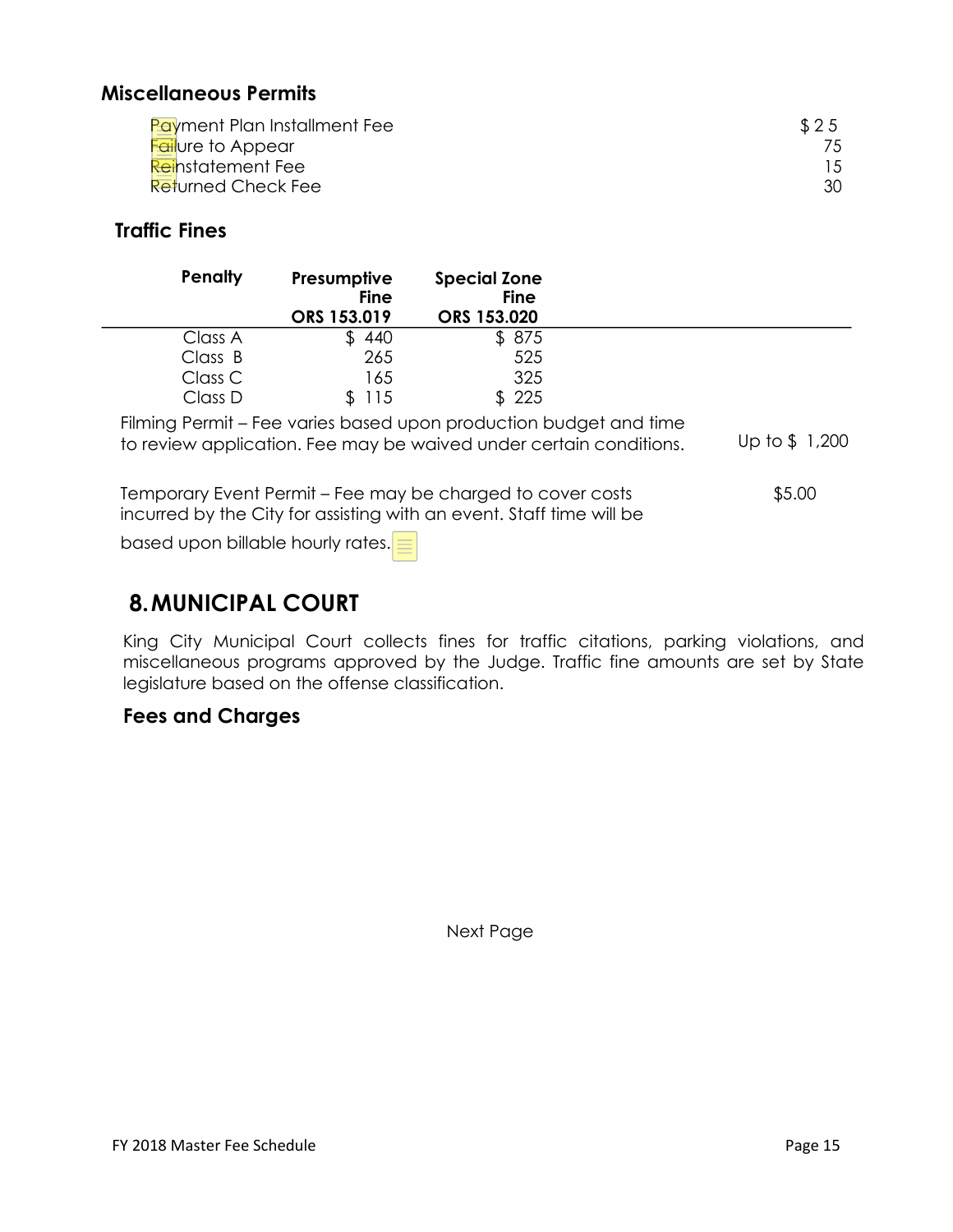# <span id="page-20-0"></span>**Parking Fines**

| <b>Abandoned Vehicle</b>               | \$80 |
|----------------------------------------|------|
| Angle Parking                          | 40   |
| <b>Bicycle Lane</b>                    | 80   |
| <b>Blocking Driveway</b>               | 65   |
| <b>Blocking Mail Box</b>               | 30   |
| <b>Blocking Disabled Parking Space</b> | 300  |
| <b>Blocking Emergency Vehicles</b>     | 80   |
| Bank Zone/Bus Zone/Taxi Zone           | 50   |
| Construction Zone                      | 65   |
| Hotel/Motel Zone                       | 30   |
| For Hire Zone                          | 30   |
| Double Parking                         | 50   |
| <b>During Prohibited Times</b>         | 50   |
| Emergency/Safety Zone                  | 80   |
| 10 ft. from Fire Hydrant               | 30   |
| <b>Head in Only Parking</b>            | 50   |
| Leaving Motor Running                  | 30   |
| Leaving Keys in Vehicle                | 30   |
| Loading Zone                           | 30   |
| No Parking Zone/Tow Away Zone          | 65   |
| On Crosswalk/Sidewalk                  | 30   |
| Over 1 Ft. from Curb                   | 30   |
| Over Space Line                        | 30   |
| Overtime Parking                       | 30   |
| Permit Only Parking                    | 50   |
| <b>Traffic Hazard</b>                  | 80   |
| <b>Disabled Parking Space</b>          | 300  |
| Residential Parking Zone               | 50   |
| Reserved/Restricted Area               | 30   |
| School Zone                            | 65   |
| Wrong Side of Street                   | 30   |
| Where Prohibited                       | 50   |
| Parking not listed                     | 30   |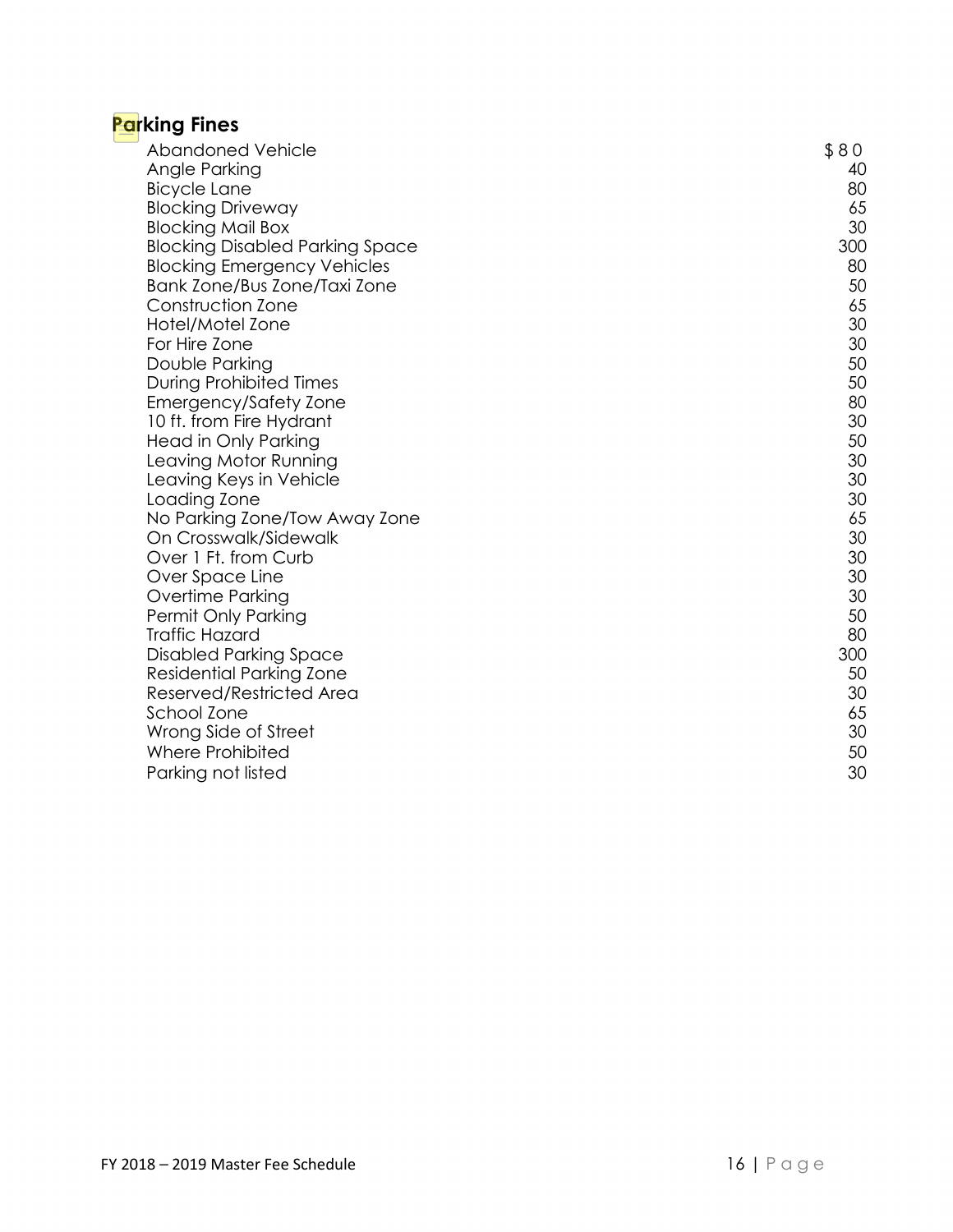# <span id="page-21-0"></span>**9. PLANNING**

The City Planning Department oversees land use applications, annexations, special requests, and procurement of City maps and master plans.

#### <span id="page-21-1"></span>**Land Use Applications**

The following standard base fees apply to all land use applications listed below. Some applications may require additional fees as described below under Additional Application Fees:

| <b>Application Category</b><br>Administrative Review - permit action<br>identified in Title 16 as administrative<br>actions.<br>City Manager Review - uses and activities<br>permitted through City Manager review as<br>identified in Title 16.<br><b>Accessory Dwelling Unit</b> | <b>Application Type</b>                                                                                | <b>Base Fee</b>                        |
|------------------------------------------------------------------------------------------------------------------------------------------------------------------------------------------------------------------------------------------------------------------------------------|--------------------------------------------------------------------------------------------------------|----------------------------------------|
| Annexation                                                                                                                                                                                                                                                                         | Less than 10 acres<br>More than 10 acres                                                               | \$2,000<br>\$2,700                     |
| <b>Appeal of Decision</b>                                                                                                                                                                                                                                                          | To Planning Commission<br>To City Council                                                              | \$250<br>\$600                         |
| <b>Communication Facilities and Structures</b>                                                                                                                                                                                                                                     | <b>Administrative Review</b>                                                                           | See<br>above                           |
|                                                                                                                                                                                                                                                                                    | City Manager Review                                                                                    | See<br>above                           |
| <b>Planning Commission review</b><br>Community Development Code and/or<br><b>Zoning Map Amendment</b>                                                                                                                                                                              | Title 16 text/zoning map<br>amendment                                                                  | \$2,500                                |
| Comprehensive Plan Amendment<br><b>Conditional Use</b><br><b>Exp</b> edited Land Division                                                                                                                                                                                          | Text and/or map                                                                                        | \$2,500<br>\$1,500<br>\$2,500          |
| Hood Plain and Drainage Hazard                                                                                                                                                                                                                                                     | City Manager review<br>Planning Commission review                                                      | \$1,200<br>\$2,000                     |
| Goal 5 Safe Harbor<br>Home Occupation                                                                                                                                                                                                                                              | Type I<br>Type II                                                                                      | \$800<br>\$350<br>\$1,050              |
| Lot Line Adjustment<br>Partition                                                                                                                                                                                                                                                   | Minor Partition - Preliminary Plat<br>Major Partition-Preliminary Plat<br>Minor Partition - Final Plat | \$500<br>\$850<br>\$850<br>\$850       |
| <b>Planned Development</b>                                                                                                                                                                                                                                                         | Major Partition-Final Plat                                                                             | \$850                                  |
| Site Plan Review<br>Subdivision                                                                                                                                                                                                                                                    | <b>Preliminary Plat</b><br><b>Final Plat</b><br>Replat                                                 | \$2,200<br>\$2,000<br>\$800<br>\$1,500 |
| <b>Temporary Use</b><br><b>Tree Removal Permit</b><br>Fence Permit<br>Variance                                                                                                                                                                                                     |                                                                                                        | \$250<br>\$50<br>\$25<br>\$900         |

FY 2018 – 2019 Master Fee Schedule 17 | Page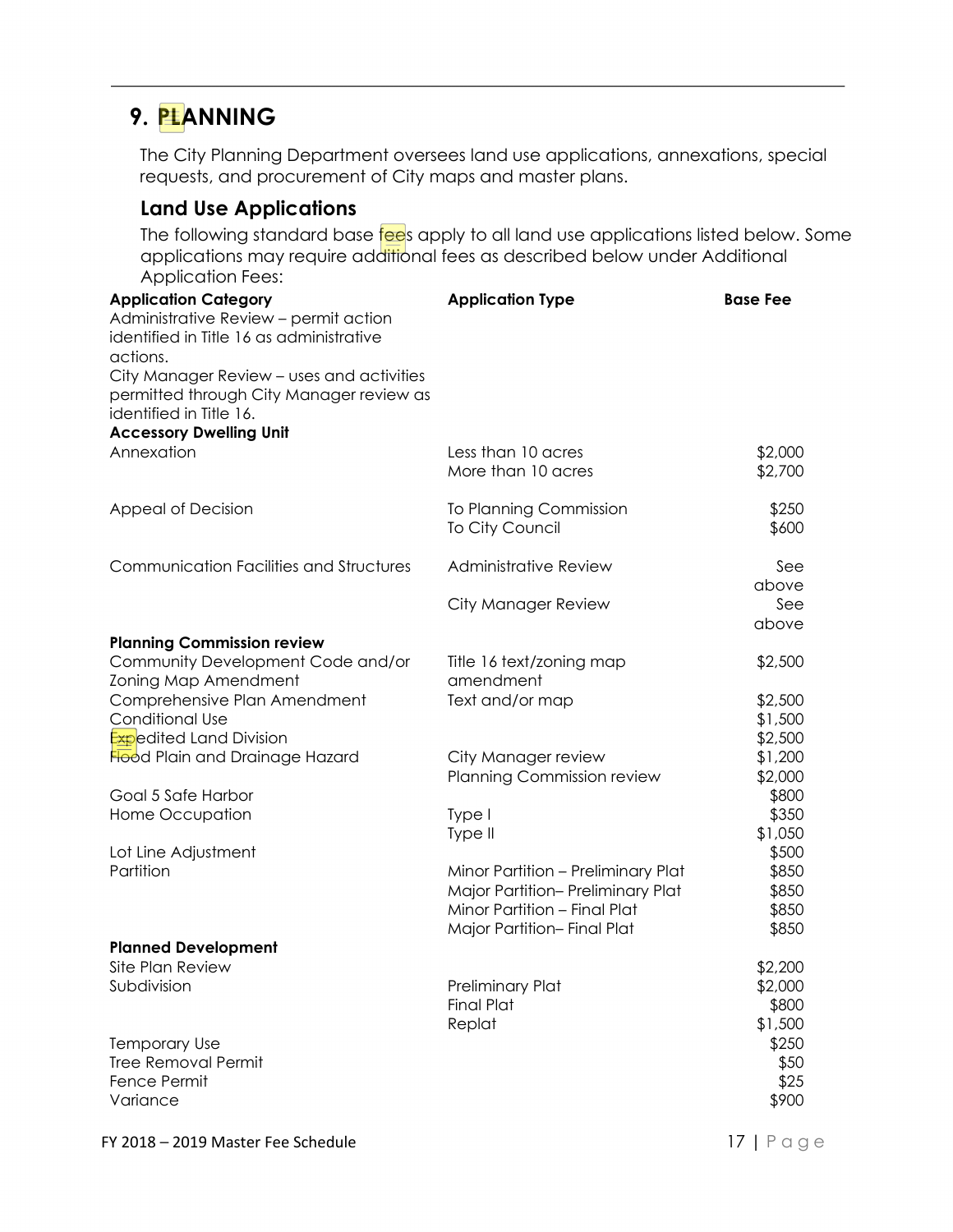<span id="page-22-2"></span><span id="page-22-1"></span><span id="page-22-0"></span>

| <b>Discounts for Land Use Applications</b>                                                                                                                                                                           | <b>Discount</b>       |
|----------------------------------------------------------------------------------------------------------------------------------------------------------------------------------------------------------------------|-----------------------|
| Two or More Applications (no discount for most expensive<br>This discount applies to applications which relate to<br>application) b<br>the same unit of land and which will be reviewed and decided<br>concurrently. | 25%                   |
| <b>Senior Citizens</b><br>Seniors must be at least 65 years of age and must be the property<br>owner. Applicant may only receive one discount.                                                                       | 10%                   |
| <b>Early Assistance</b>                                                                                                                                                                                              |                       |
| Pre-application meeting:                                                                                                                                                                                             |                       |
| First meeting<br>Second meeting                                                                                                                                                                                      | \$325<br>No Fee       |
| Third and subsequent meetings <sup>1</sup>                                                                                                                                                                           | 100/mtg.              |
| <b>Sign Permit Review and Inspections</b>                                                                                                                                                                            |                       |
| <b>Additional Planning Inspection Fee</b>                                                                                                                                                                            | 50                    |
| Original Art Mural <sup>2</sup><br>Sign Permit Review (per sign area)<br>0-25 sq. ft.                                                                                                                                | 100<br>65             |
| Sign Permit Review (per Sign area)<br>All square footage in excess of 25'<br><b>Temporary Sign Permit</b>                                                                                                            | \$2.00/sq.fit.<br>35  |
| <b>Permit Review and Inspections</b>                                                                                                                                                                                 |                       |
| <b>Additional Planning Inspection Fee</b><br>Engineer Plan Review and Construction Observation Cost                                                                                                                  | 50<br>See Engineering |
| <b>Materials</b>                                                                                                                                                                                                     |                       |
| Most materials are available online for free or contact Planning for additional information:<br>http://www.ci.king-city.or.us/departments/community_development/index.php                                            |                       |
| Community Development Code (free online)<br>Comprehensive Plan (free online)                                                                                                                                         |                       |
| GIS Maps (e.g., large Zoning Map)                                                                                                                                                                                    | See Engineering       |

<span id="page-22-4"></span><span id="page-22-3"></span><sup>&</sup>lt;sup>1</sup> Applies to optional meetings attended by a maximum of two City staff. No written notes provided.<br><sup>2</sup> The sign code (CDC 16.148) doesn't allow wall murals. They would simply be considered wall signs and subject to the size requirements for commercial signs in 16.148.030 C.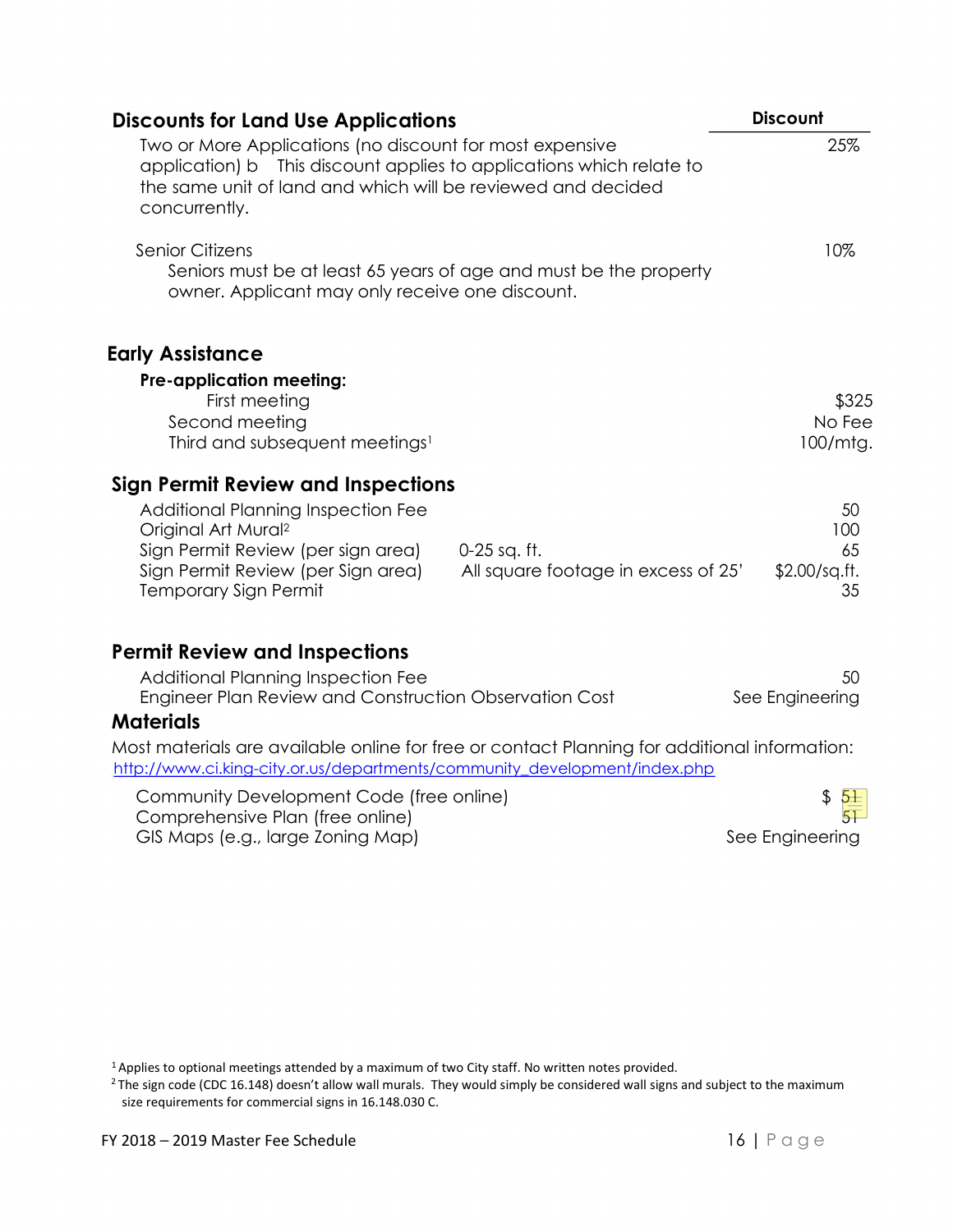# <span id="page-23-0"></span>**10. POLICE**

The City's Police Department collects fees for permits, licenses, and other miscellaneous services listed below:

#### <span id="page-23-1"></span>**Permits/Licenses**

<span id="page-23-2"></span>

| <b>Police Reports</b><br>Video tape copy<br>Police report<br>Photo CD<br><b>Traffic Citation Discovery</b><br>(additional research charges may apply for unusual/complex<br>requests) | 100<br>75<br>35<br>\$35      |
|---------------------------------------------------------------------------------------------------------------------------------------------------------------------------------------|------------------------------|
|                                                                                                                                                                                       | \$35<br>15<br>15<br>10<br>\$ |
| <b>Police Services</b><br><b>Fals</b> e Alarm Response (first three)<br>False Alarm Response (each alarm after<br>third)<br>\$                                                        | No cost<br>160               |

<span id="page-23-3"></span>

| Good Conduct Background Letter |      |
|--------------------------------|------|
| Vehicle Impound                | 100. |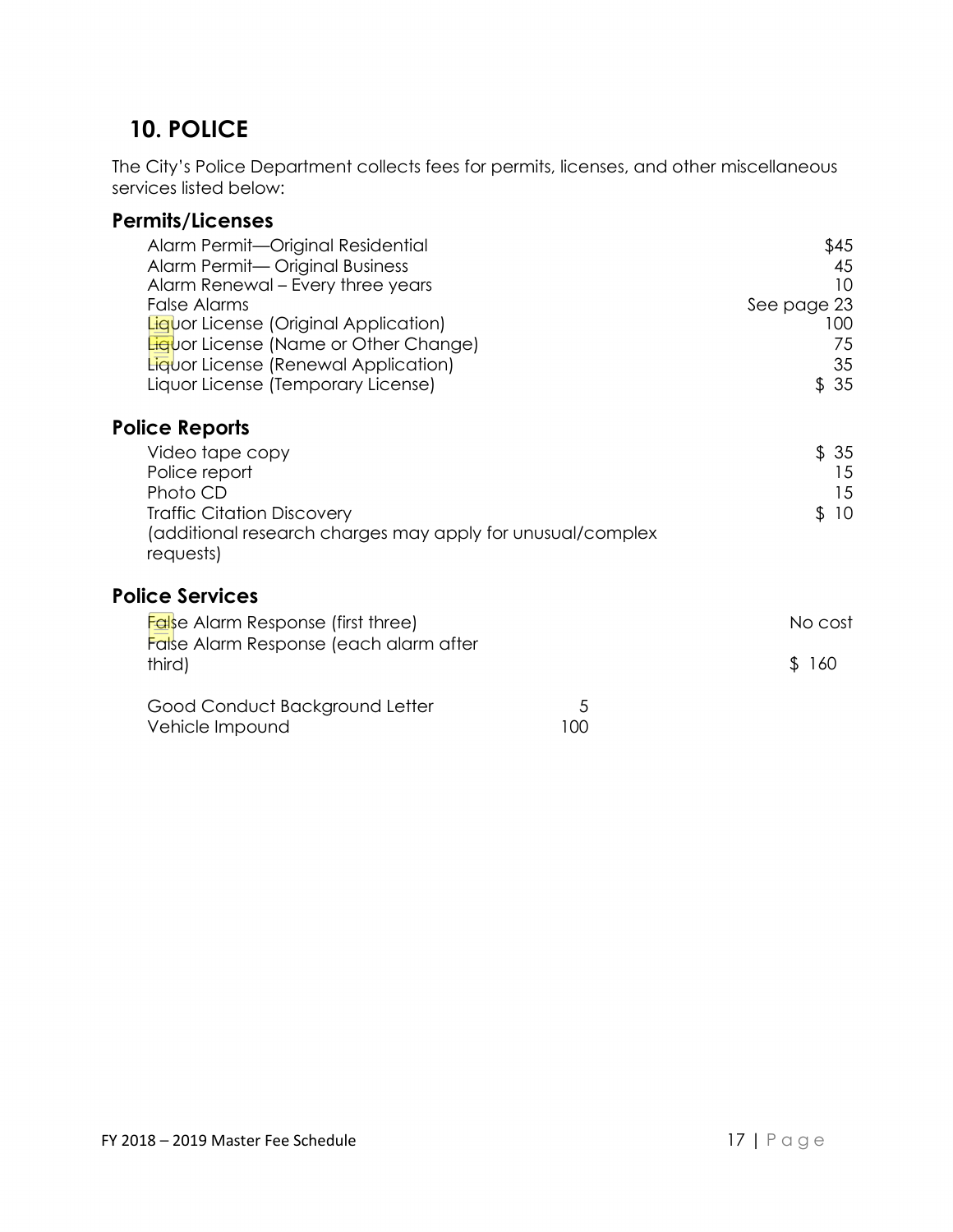This Page Intentionally Left Blank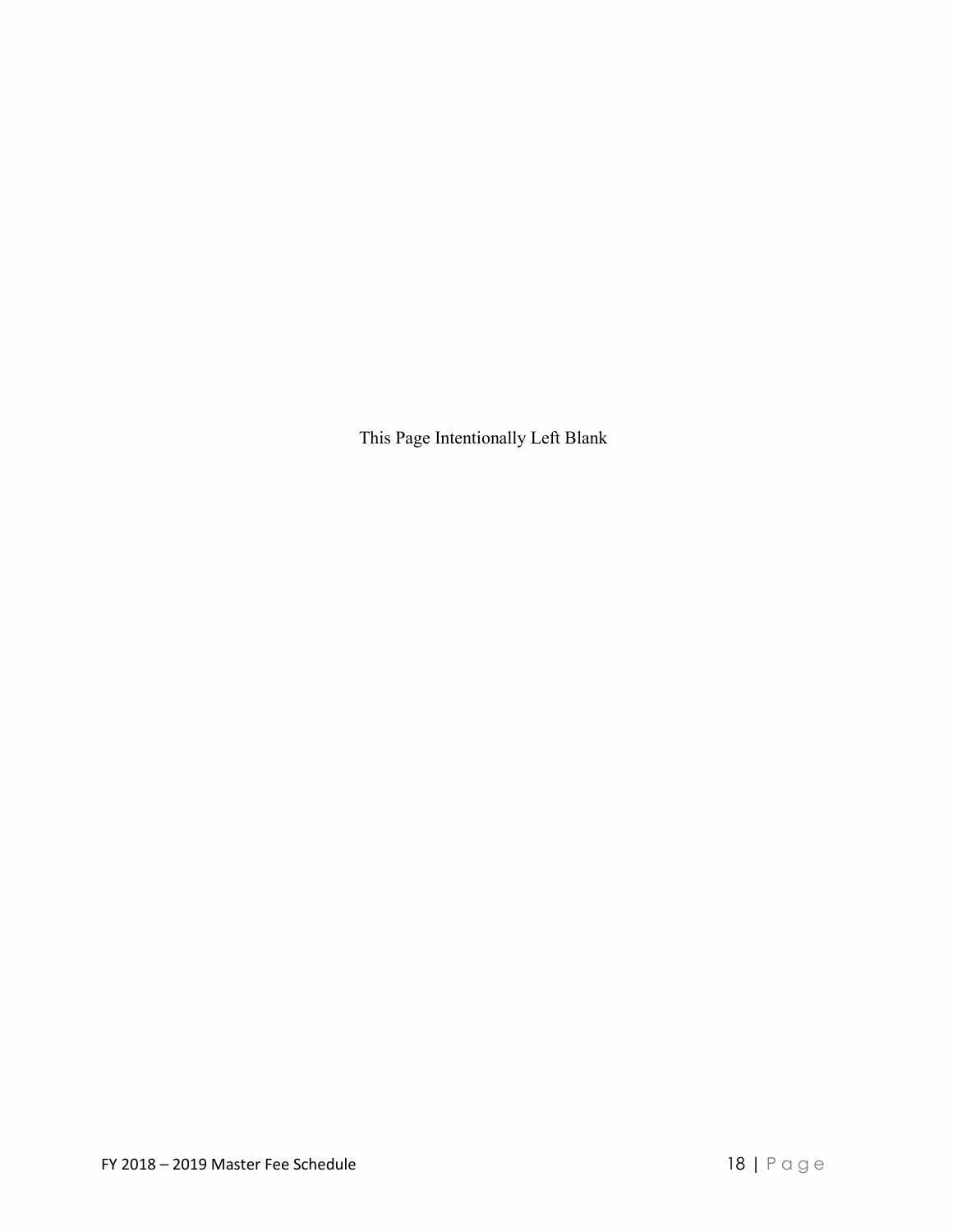## <span id="page-25-0"></span>**11. SYSTEMS DEVELOPMENT CHARGES & CONSTRUCTION EXCISE TAXES**

Please note that fees associated with Water, Sanitary, and Stormwater are estimated based on the information provided by the respective organization and may be subject to additional fees and terms. Based on Oregon State Statute (ORS 223.304), the charges are broken down into three components; (1) reimbursement (to recover existing facility capacity available for growth), (2) improvement (to recover planned capacity improvements for growth), and (3) administration (to recover direct costs).

#### <span id="page-25-1"></span>**Stormwater System Development Charge**

The stormwater unit is equal to 2640 square feet of impervious surface on the property.

|                               | Reimbursement | Improvement | <b>Administration</b> | <b>TOTAL</b> |
|-------------------------------|---------------|-------------|-----------------------|--------------|
| Single Family Detached        |               | \$510       |                       | \$510        |
| Apartments                    |               | \$510       |                       | \$510        |
| Residential Condominium       | -             | \$510       |                       | \$510        |
| Manufactured Housing          |               | \$510       |                       | \$510        |
| Hospital/Nursing Home/Daycare |               | \$510       |                       | \$510        |

#### <span id="page-25-2"></span>**Sanitary System Development Charge**

This charge is set by the Cleanwater Services. Rates herein are updated as changes are adopted by their governing board.

<span id="page-25-3"></span>

| Reimbursement                                                                                                                                                                                    | Improvement        | <b>Administration</b>                                                                                                                                                         | <b>TOTAL</b>       |
|--------------------------------------------------------------------------------------------------------------------------------------------------------------------------------------------------|--------------------|-------------------------------------------------------------------------------------------------------------------------------------------------------------------------------|--------------------|
| Single Family Detached                                                                                                                                                                           | \$5,300            |                                                                                                                                                                               | \$5,300            |
| Apartments                                                                                                                                                                                       | \$5,300            |                                                                                                                                                                               | \$5,300            |
| Residential Condominium                                                                                                                                                                          | \$5,300            |                                                                                                                                                                               | \$5,300            |
| Manufactured Housing<br>Hospital/Nursing Home/Daycare<br><b>Engineering Development Charge</b>                                                                                                   | \$5,300<br>\$5,300 |                                                                                                                                                                               | \$5,300<br>\$5,300 |
| Single-Family Detached<br>Apartments/Multi-Family Dwellings<br>Residential Condominium<br>Manufactured Housing<br>Non-Residential                                                                |                    | \$26.50 per Application<br>\$26.50 per Application<br>\$26.50 per Application<br>\$26.50 per Application<br>\$26.50 Per Application                                           |                    |
| <b>Planning Development Charge</b><br>Single-Family Detached<br>Apartments/Multi-Family Dwellings<br>Residential Condominium<br>Manufactured Housing<br>Non-Residential<br>. e<br>. <b>. T</b> . |                    | \$27.50 per Application<br>\$27.50 per Application<br>\$27.50 per Application<br>\$27.50 per Application<br>\$27.50 Per Application<br>$\mathbf{1}$ $\mathbf{2}$ $\mathbf{3}$ |                    |

#### <span id="page-25-5"></span><span id="page-25-4"></span>**Reserve space for Transportation System Development Charge**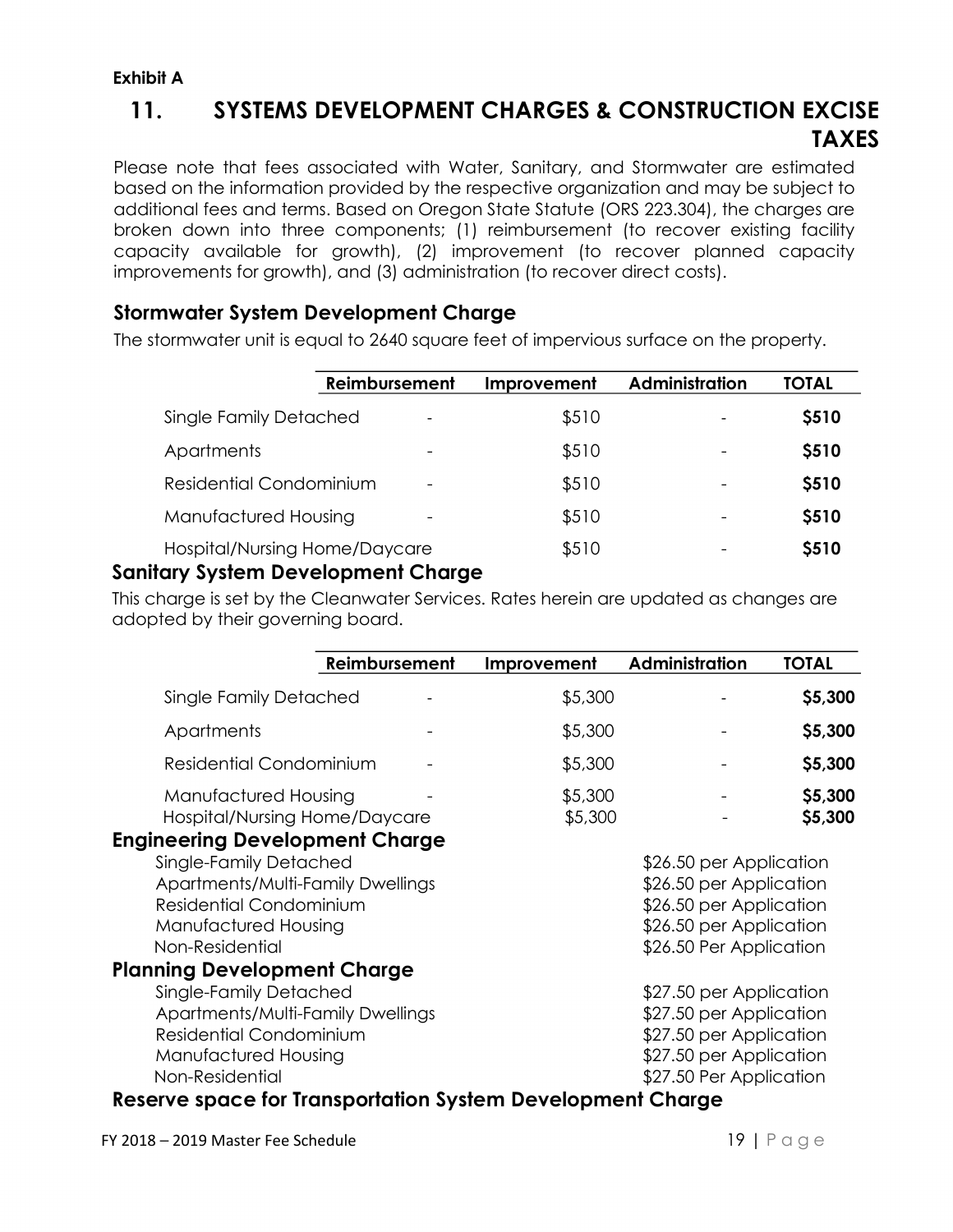#### **Exhibit A**

#### <span id="page-26-0"></span>**Parks and Recreation System Development Charge**

The following Parks SDCs are based on formulas contained in Resolution R-06-10. These figures will be adjusted annually per the Construction Cost Index (CCI).

| Single-Family Detached                        | \$3,195 per ERU        |
|-----------------------------------------------|------------------------|
| Apartments/Multi-Family Dwellings             | $$1,981$ per ERU       |
| Residential Condominium                       | \$1,981 per ERU        |
| Manufactured Housing                          | \$2,876 per ERU        |
| Commercial                                    | \$1,936 per 1,000 S.F. |
| Retail/restaurant/Nigh Club                   | \$1,936 per 1,000 S.F. |
| Industrial/School/Assembly Hall/Motel & Hotel | \$1,613 per 1,000 S.F. |
| Hospital/Nursing home/day care                | \$2,420 per 1,000 S.F. |

#### <span id="page-26-1"></span>**School Construction Excise Tax**

This charge is set by the Tigard – Tualatin School District. Rates herein are updated as changes are adopted by their governing board.

| Residential             | $$1.35$ per square foot |
|-------------------------|-------------------------|
| Non-Residential         | \$0.67 per square foot  |
| Non-Residential Maximum | \$33,700                |

#### <span id="page-26-2"></span>**[Metro Construction Excise Tax](https://www.oregonmetro.gov/metro-construction-excise-tax)**

This charge is set by Metro. Rates herein are updated as changes are adopted by their governing board.

| Metro Construction Excise Tax | .12% | of Valuation (Value* |  |
|-------------------------------|------|----------------------|--|
| $.0012 = T$ ax)               |      |                      |  |

Permits for construction projects valued at \$100,000 or less will be exempted from this tax as well as permits for development of affordable housing units and permits issued to 501(c)(3) nonprofit organizations for other projects aimed at serving low-income populations. Permits for construction valued at more than \$10 million will be assessed a flat \$12,000 fee (0.12 percent of \$10million).

#### <span id="page-26-3"></span>**Transportation Development Tax (TDT)**

This charge is set by Washington County. Rates herein are updated as changes are adopted by their governing board. Please see TDT tax [rate schedule for more details.](https://www.co.washington.or.us/LUT/Divisions/LongRangePlanning/PlanningPrograms/TransportationPlanning/upload/TDT-Rates_2019-2020.pdf)

Single-Family Detached \$8,968 per Dwelling Unit Apartments **Apartments 1998 1999 1999 1999 1999 1999 1999 1999 1999 1999 1999 1999 1999 1999 1999 1999 1999 1999 1999 1999 1999 1999 1999 1999 1999 1999 1999 1999 1** Residential Condominium/Townhouse  $$5,364$  per Dwelling Unit Manufactured Housing (in Park) \$4,487 per Dwelling Unit Assisted Living **but a strategies of the South Assisted Living and S2**,772 per Bed Continuing Care Retirement \$2,803 per Unit Commercial/Services [See TDT Tax Rate Schedule](https://www.co.washington.or.us/LUT/Divisions/LongRangePlanning/PlanningPrograms/TransportationPlanning/upload/TDT-Rates_2019-2020.pdf) Motel &Hotel **Exercise 2008** Motel & Motel & Motel & Motel **\$2,545** per room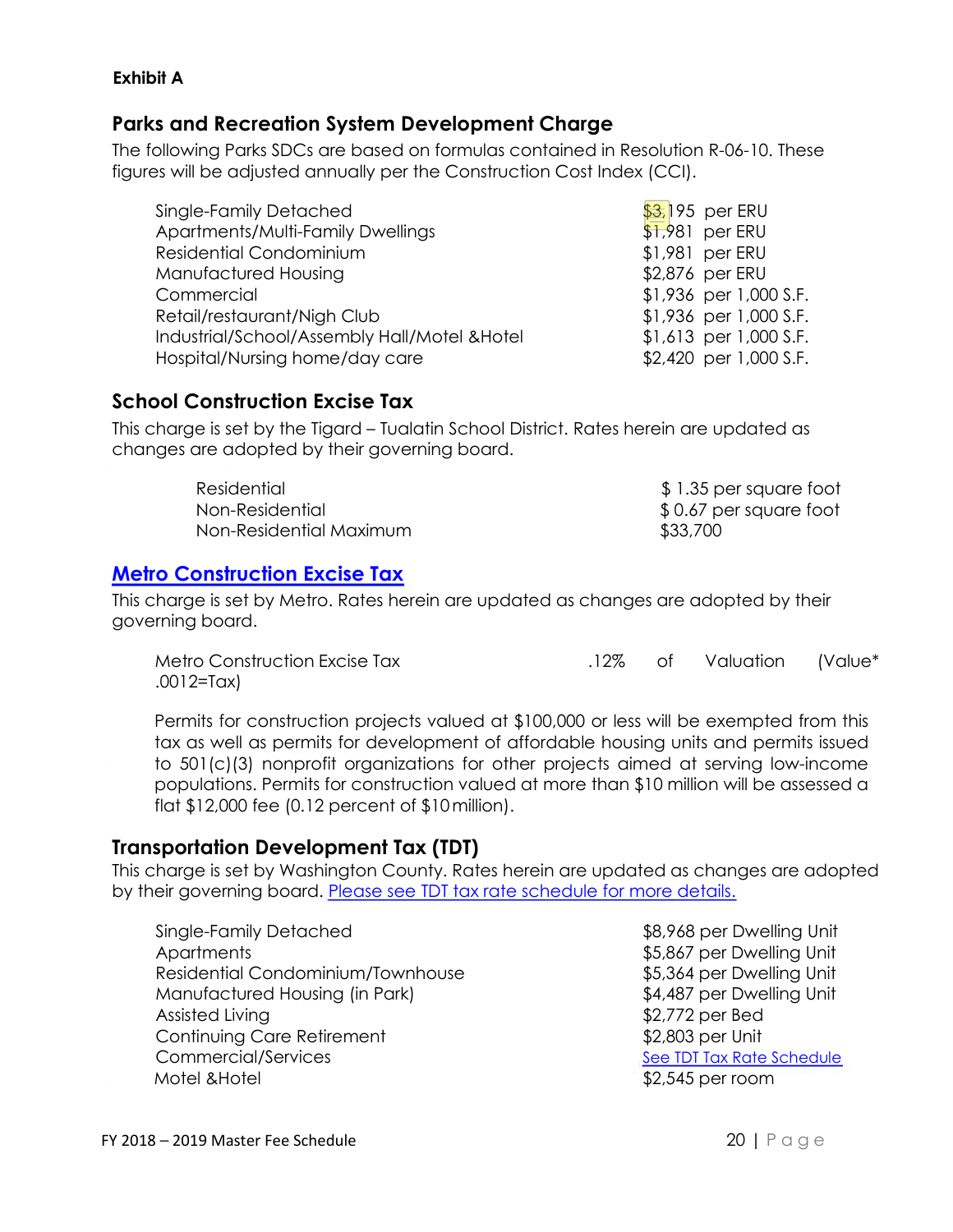# <span id="page-27-0"></span>**12. VIOLATIONS OF THE MUNICIPAL CODE**

Violation of the King City Municipal Code may result in the following fees or penalties. Each day that a violation exists is a separate offense.

#### <span id="page-27-1"></span>**General**

<span id="page-27-4"></span><span id="page-27-3"></span><span id="page-27-2"></span>

| \$150 to 200<br>1,000<br>Maximum 720<br>Maximum 500<br>50 per day<br>50 |
|-------------------------------------------------------------------------|
| \$50<br>100<br>150<br>500                                               |
| 500                                                                     |
| up to 1,000<br>up to 250<br>\$1,000                                     |
|                                                                         |
| \$0<br>55<br>85<br>150<br>50<br>25                                      |
| Traffic violation penalty at least 50% of maximum under Oregon Statute  |
| $$100$ Per day<br>\$50 per day                                          |
| \$100 Per Day                                                           |
|                                                                         |